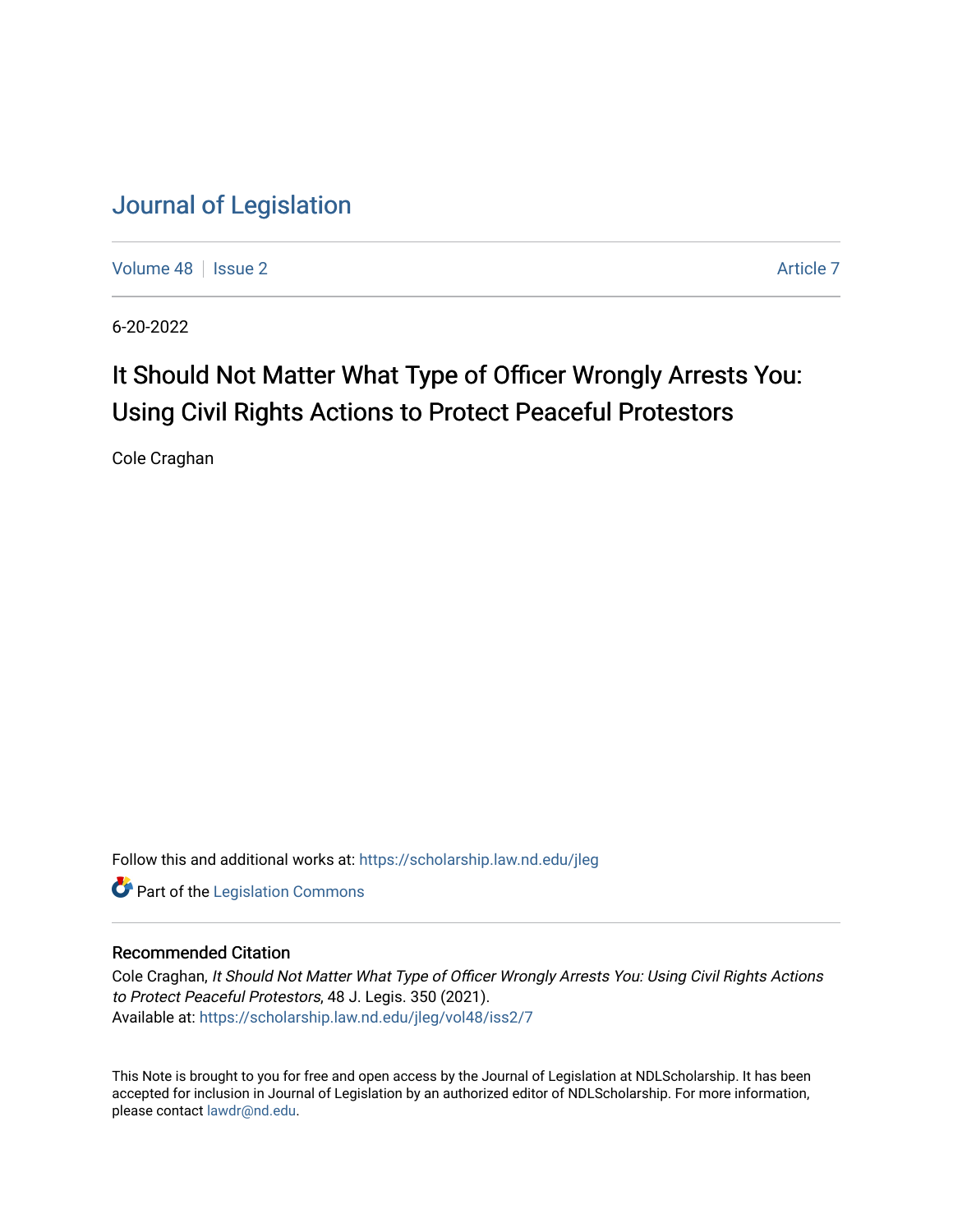# IT SHOULD NOT MATTER WHAT TYPE OF OFFICER WRONGLY ARRESTS YOU: USING CIVIL RIGHTS ACTIONS TO PROTECT PEACEFUL PROTESTORS

### *Cole Craghan\**

#### **INTRODUCTION**

On June 1, 2020, an operation headed by the United States Park Police ("USPP") and the U.S. Secret Service cleared protestors from Lafayette Square outside the White House.<sup>1</sup> At the same time, then-President Trump spoke nearby in the Rose Garden; he recommended that governors across the country "dominate the streets" and declared that he would deploy the United States military if governors did not take necessary action.<sup>2</sup> Then, from June 4, 2020 to August 31, 2020, federal officers were sent to a number of cities across the country to respond to ongoing protests; 755 federal agents were sent to Portland, Oregon alone.<sup>3</sup> This response by the Department of Homeland Security ("DHS") involving agents from U.S. Customs and Border Protection ("CBP"), U.S. Immigration and Customs Enforcement, and the United States Secret Service (jointly "DHS officers") was meant to protect federal property from ongoing protests.<sup>4</sup> The response, however, left much to be desired in terms of execution and exposed issues that arise when the government uses federal agents to respond to protests. A report conducted by the DHS Office of the Inspector General in April 2021 found that the DHS officers deployed to Portland were "unprepared to effectively execute" the coordinated response and that without the necessary training, they could commit actions that result in "injur[ies], death[s], and liability."

DHS's use of federal agents in response to protests was a common occurrence during the summer of 2020, and the possibility of using federal agents in the future seems legally justified even when acting outside the scope of protecting federal

<sup>\*</sup>J.D. Candidate, University of Notre Dame Law School, Class of 2023; B.A. in Political Science, DePaul University, 2020. Special thanks to Professor Jennifer McAward for her help and guidance on this Note.

<sup>1.</sup> OFF. OF INSPECTOR GEN.: U.S. DEP'T OF THE INTERIOR, REVIEW OF U.S. PARK POLICE ACTIONS AT LAFAYETTE PARK, at 3 (2021), [hereinafter REVIEW OF U.S. PARK POLICE ACTIONS AT LAFAYETTE].

<sup>2.</sup> Donald Trump, President, White House Rose Garden, Speech on Protests Against Police Brutality (June 1, 2020) (transcript available at www.trumpwhitehouse.archives.gov/briefings-statements/statement-bythe-president-39/) [hereinafter President Trump: Speech on Protests Against Police Brutality].

<sup>3.</sup> Maxine Bernstein, *Federal Agents Sent to Portland to Defend Courthouse Lacked Consistent Training, Equipment or Use of Force Policies, Report Says*, OREGONIAN/OREGON LIVE (Apr. 21, 2021, 10:10 AM), www.oregonlive.com/crime/2021/04/federal-agents-sent-to-portland-to-defend-courthouse-lackedconsistent-training-equipment-or-use-of-force-policies-report-says.html.

<sup>4</sup>*. See* REVIEW OF U.S. PARK POLICE ACTIONS AT LAFAYETTE, *supra* note 1.

<sup>5.</sup> OFF. OF INSPECTOR GEN., DHS HAD AUTHORITY TO DEPLOY FEDERAL LAW ENFORCEMENT OFFICERS TO PROTECT FEDERAL FACILITIES IN PORTLAND, OREGON, BUT SHOULD ENSURE BETTER PLANNING AND EXECUTION IN FUTURE CROSS- COMPONENT ACTIVITIES (2021), <https://www.oig.dhs.gov/sites/default/files/assets/2021-04/OIG-21-31-Mar21.pdf> [hereinafter DHS REPORT].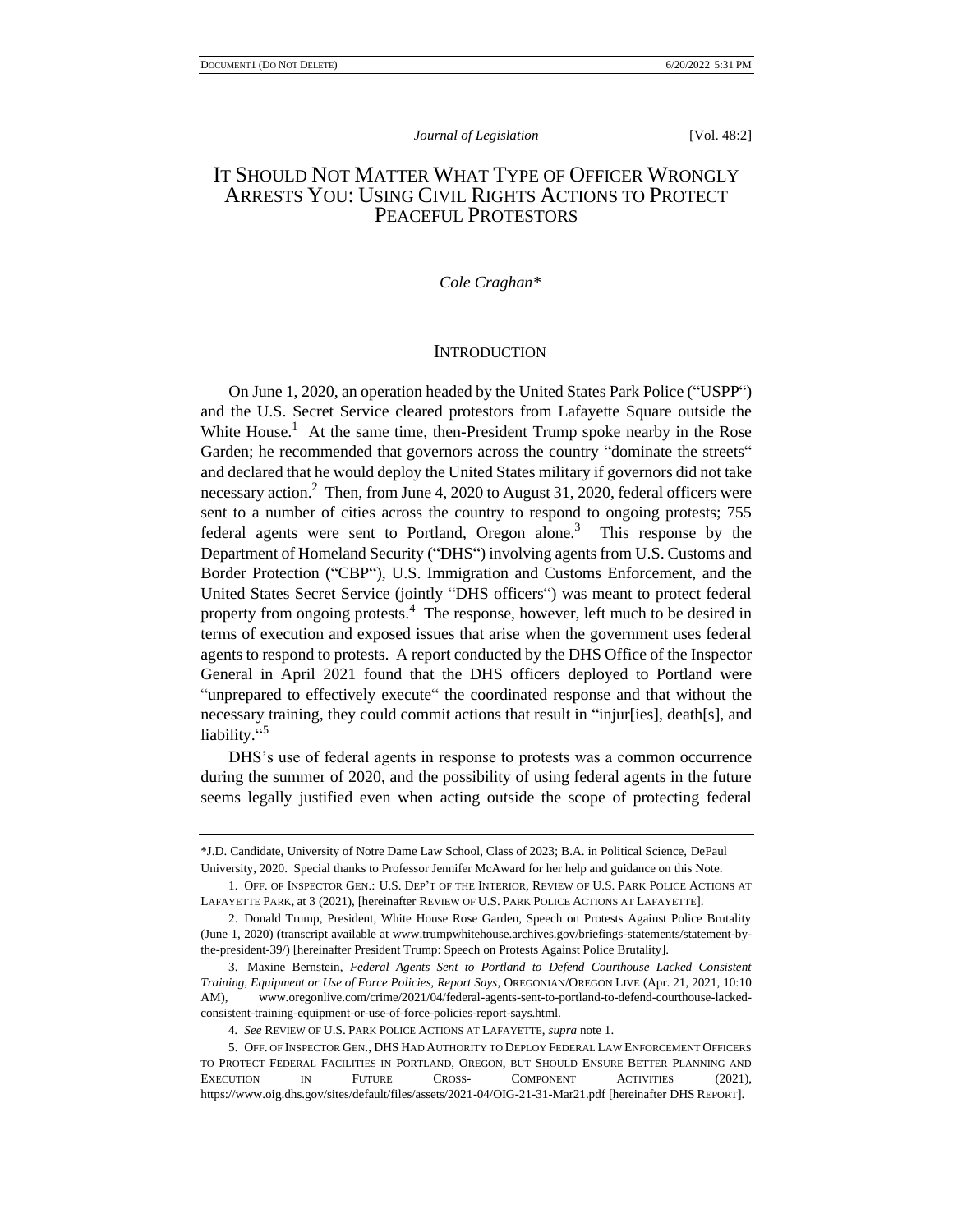property.<sup>6</sup> One power of CBP is based on their actions done within 100 miles of a U.S. border; this is referred to as the "Border Zone."<sup>7</sup> Within these areas, CBP agents are given broad authority to conduct stops and searches, even when done outside of checkpoints, as part of a "roving patrol."<sup>8</sup> When cities like Portland, Washington, D.C., and Chicago fall within these zones, that means there are ever-increasing possibilities of constitutional violations based on expansive powers of federal agents.<sup>9</sup>

In response to the presence of these powers being used nationwide in 2020, this Note will not focus on whether the DHS or any federal agent were or should be liable for the actions that took place during the protests in the summer of 2020, as those cases will continue to be litigated  $\frac{10}{10}$  Rather, this Note will focus on the ability for civil rights actions to be brought against federal agents when they are used in response to protests.

Civil rights actions against state actors are traditionally brought through 42 U.S.C. § 1983, which grants liability against those acting under state law who have committed constitutional violations. $11$  It only grants liability to those working under the law of states, territories, or districts of the United States.<sup>12</sup> Section I of this Note examines § 1983 more in- depth, and specifically looks at the restrained outcome of *Bivens v. Six Unknown Named Agents of Federal Bureau of Narcotics*, which attempts to extend  $\S$  1983 to federal agents.<sup>13</sup> The Section will follow the history of *Bivens* in cases such as *Davis v. Passman*<sup>14</sup> and *Carlson v. Green*, <sup>15</sup> which show both very limited expansions of what is now known as a "*Bivens* action*."* 16 Next, Section II follows the recent upswing in the usage of federal agents in responding to protests and possible limits of their powers that may or may not exist.

After going through the protests occurring today, Section III examines the especially vulnerable nature of protests and protestors in relation to the response from federal agents, and how varying motives behind responding to protests can

12*. Id.*

<sup>6</sup>*. See* discussion *infra* Section II.

<sup>7</sup>*. The Constitution in the 100-Mile Border Zone*, ACLU, https://www.aclu.org/other/constitution-100 mile-border-zone (last visited May 22, 2022) [hereinafter ACLU Border Zone].

<sup>8.</sup> Deborah Anthony, *The U.S. Border Patrol's Constitutional Erosion in the "100-Mile Zone"*, 124 PA. ST. L. REV. 391, 407 (2020) (discussing the powers given to CBP Agents during stops within the 100-mile zone). While roving patrols are a separate issue, they are often done with limited justification, representing the widespread powers that federal agents carry. ACLU Border Zone, *supra* note 7.

<sup>9.</sup> ACLU Border Zone, *supra* note 7. Nearly two-thirds of the U.S. population, including nine out of ten of the largest U.S. cities, fall within the 100-mile border zone. *Id.*

<sup>10</sup>*. See* Lauren Berg, *Trump, Feds Escape Most Claims Over Lafayette Square Clash*, LAW360 (June 21, 2021, 9:38 PM), www.law360.com/articles/1396154/trump-feds-escape-most-claims-over-lafayette-squareclash; *see, e.g.*, Noelle Crombie, *Donavan LaBella, Portland Protester Fired on by feds, plans to sue government for millions*, OREGONIAN/OREGON LIVE (June 04, 2021, 8:42 PM), https://www.oregonlive.com/portland/2021/06/donavan-labella-portland-protester-fired-on-by-feds-plans-tosue-government-for-millions.html.

<sup>11.</sup> 42 U.S.C. § 1983 (2018) (emphasis added).

<sup>13</sup>*. See* 403 U.S. 388 (1971).

<sup>14.</sup> 442 U.S. 228 (1979).

<sup>15.</sup> 446 U.S. 14 (1980).

<sup>16</sup>*. See* Hernandez v. Mesa, 140 S. Ct. 735, 741 (2020) (explaining the history of *Bivens* and its purpose in expanding § 1983).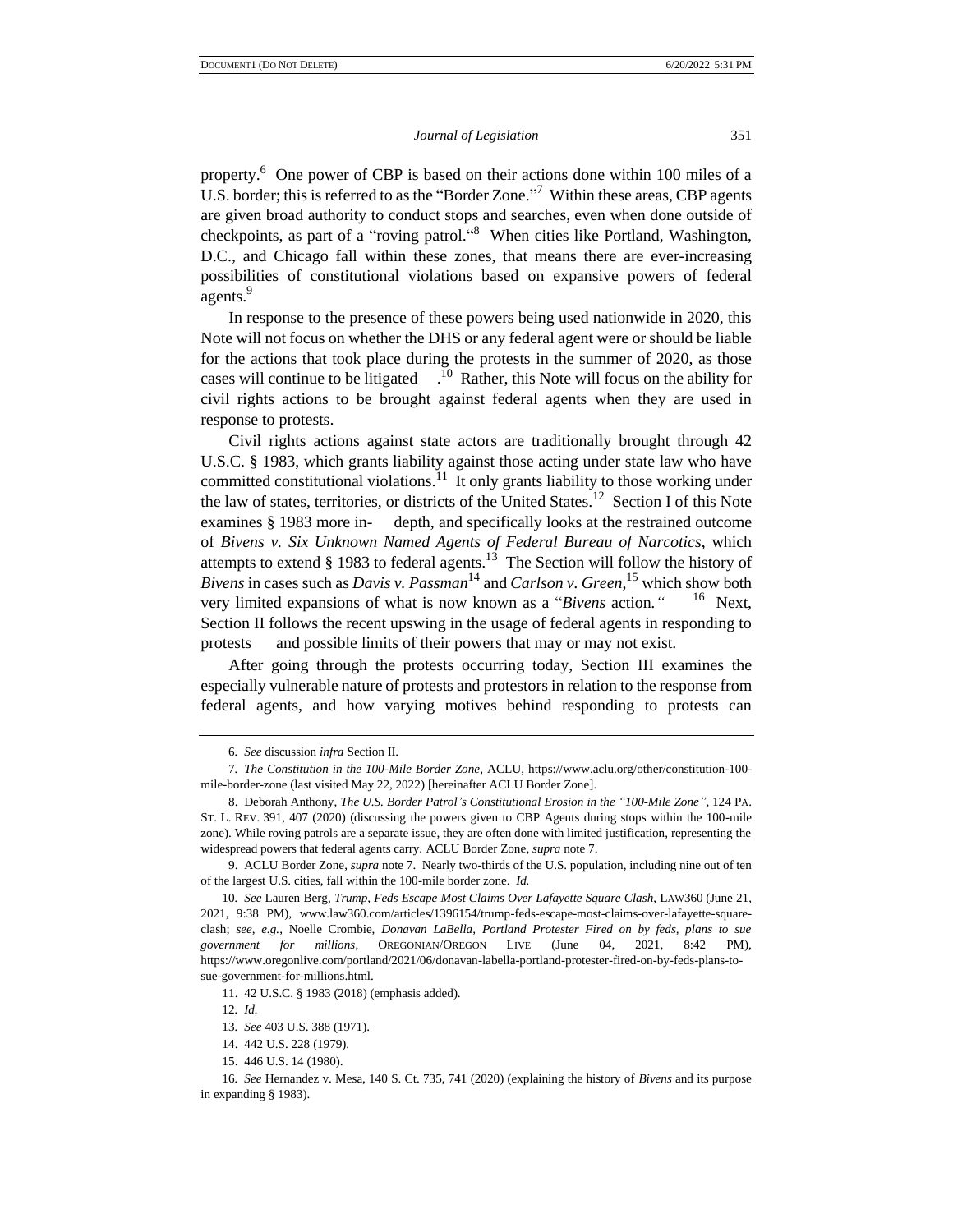criminalize what was previously legal First Amendment activity. Finally, Section IV recommends legislation to cover the gap left by *Bivens*. This legislation will aim to re-expand the holding in *Bivens* by providing a cause of action against federal agents when constitutional violations occur during a response to protests. Advocating for this expansion via legislation will allow for the protection of a First Amendment right without over-expanding liability to federal law enforcement agencies.

# I. EXPANDING AND COLLAPSING CIVIL RIGHTS ACTIONS SINCE BIVENS

The basis of civil rights claims against federal agents is grounded in *Bivens*. In 1971, the Supreme Court ruled that a cause of action for damages could be brought against federal agents acting under the color of law when they act in violation of the Fourth Amendment.<sup>17</sup> The suit in *Bivens* was brought after an unconstitutional arrest and search took place in the home of the plaintiff, in front of his wife and children.<sup>18</sup> Justice Brennan and the Supreme Court took a major step and implied a cause of action directly under the Fourth Amendment for violations that occurred at the hands of federal officers acting under the color of law.<sup>19</sup>

This case would seemingly open the door in federal court for lawsuits against federal agents. However, the dissenting opinions in *Bivens* seem to hint at a future court taking a different path. Chief Justice Burger wrote that the holding in *Bivens* created "a damage remedy not provided for by the Constitution and not enacted by Congress."<sup>20</sup> Justice Black further dissented, arguing that although "Congress could create a federal cause of action . . . for [the Court] to do so is . . . an exercise of power that the Constitution does not give us. $421$  The problems of separation of powers and deference to congressional action had been noted by the dissent, and the majority did not seem to have an argument in response to this dissent.<sup>22</sup>

Before the views of these dissenters would find a foothold in majority opinions later in the Court's history, there were a few incredibly limited expansions of the holding in *Bivens*. The first of these came in *Davis v. Passman*, in which the plaintiff sought damages for a Fifth Amendment violation.<sup>23</sup> Davis sought damages from her employer, a United States Congressman, for firing her on the basis of sex and violating her Fifth Amendment rights.<sup>24</sup> The holding in *Passman* found that relief in the form of damages constituted an appropriate remedy in response to the Fifth

<sup>17</sup>*. Bivens*, 403 U.S. at 391.

<sup>18</sup>*. Id.* The arrest took place inside the plaintiff's home without a warrant in which they subjected him and his home to a full search in front of his wife and children. *Id.* The agents then took the plaintiff to a federal courthouse where he was interrogated, and strip searched. *Id.*

<sup>19</sup>*. Id*. at 397.

<sup>20</sup>*. Id.* at 411 (Burger, C.J., dissenting).

<sup>21</sup>*. Id.* at 427–28 (Black, J., dissenting).

<sup>22.</sup> Susan Bandes, *Reinventing* Bivens*: The Self-Executing Constitution*, 68 S. CAL. L. REV. 289, 296 (1995) (explaining that only Justice Harlan's concurrence responded to arguments posed by the dissent).

<sup>23.</sup> Davis v. Passman, 442 U.S. 228, 229 (1979).

<sup>24</sup>*. Id.* at 230–31.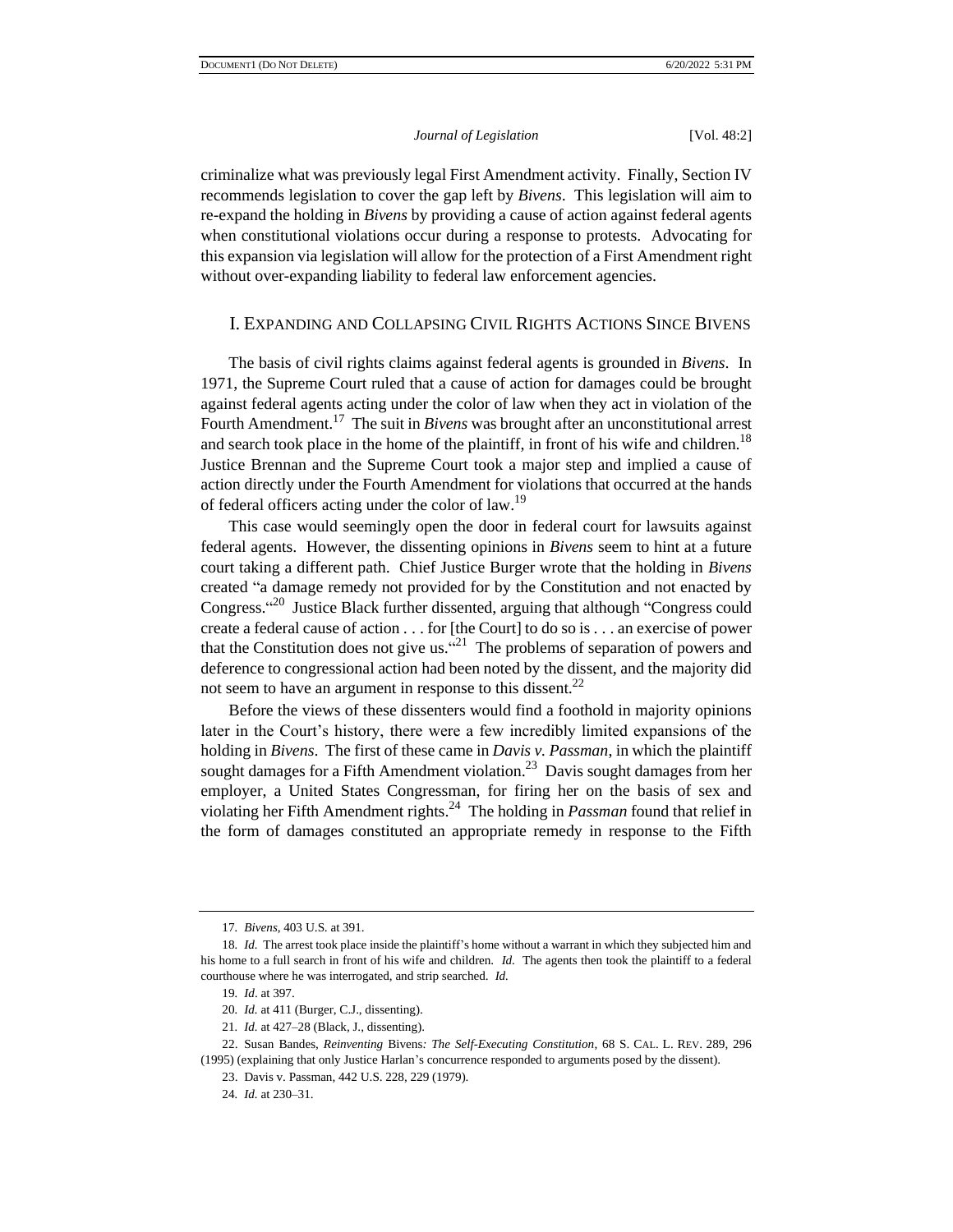Amendment violations.<sup>25</sup> Only a year later, the court ruled on *Carlson v. Green*,<sup>26</sup> another case that sought to expand the holding in *Bivens*. In *Carlson*, the plaintiff brought forward an Eighth Amendment claim on behalf of her son, who died due to a failure by police officers to provide medical attention while in federal custody.<sup>27</sup> Once again, the court expanded *Bivens* to include relief in the form of damages for a violation of the Eighth Amendment.<sup>28</sup> During these two expansions of federal agent liability, there were further hints of a looming restriction on *Bivens*. In *Passman*, the majority themselves acknowledged that damages can be awarded so long as there are not "special factors counseling hesitation in the absence of affirmative action by Congress." 29 Another limit presented was based on the availability of an alternative remedy. Should a defendant show that an alternative remedy was declared a substitute under the Constitution, and is viewed as equally effective, then a *Bivens* claim would be denied.<sup>30</sup> In 1983, two years after *Carlson*, the court found an alternative remedy in the case of *Bush v. Lucas* and subsequently rejected the claim that was made. $31$  Bush, a NASA engineer, sought damages based on claims of defamation and First Amendment violations.<sup>32</sup> However, because "[f]ederal civil servants [was] now protected by an elaborate, comprehensive scheme . . . by which improper action may be redressed," Bush's claim was able to be resolved through a sufficient alternative remedy, and his *Bivens* claim was denied.<sup>33</sup> This holding also expanded the implied deference to Congress that was mentioned in past cases, holding that "Congress is in a far better position than a court to evaluate the impact of a new species of litigation." 34 The impact of the *Bivens* holding expanded quickly, but its fall has been a slow degradation of the scope of monetary relief against federal agents.

In 2007, *Wilkie v. Robbins* came before the court after a "seven-year campaign of relentless harassment and intimidation to force Robbins to [grant an easement to the Bureau of Land Management Officials]. "<sup>35</sup> The Court denied relief to Robbins, and the past limiting factors that had been previously discussed were brought to the forefront of the majority's opinion. Choosing to expand the previous view of alternative remedies, Justice Souter wrote that remedies should be based on a "judgment about the best way to implement a constitutional guarantee."<sup>36</sup> Afraid of prompting an "onslaught of *Bivens* actions,"<sup>37</sup> the Court refused to further expand the cause of action to the Fourth and Fifth Amendment claims presented by Robbins.

30*. Carlson*, 446 U.S. 14, 18–19 (1980).

31. 462 U.S. 367, 389–90 (1983).

35. 551 U.S. 537, 568 (2007) (Ginsburg, J., dissenting).

<sup>25</sup>*. Id.* at 234.

<sup>26.</sup> Carlson v. Green, 446 U.S. 14, 15 (1980).

<sup>27</sup>*. Id.* at 16.

<sup>28</sup>*. Id.* at 18–19.

<sup>29.</sup> David v. Passman, 442 U.S. 228, 245 (1979) (quoting Butz v. Economou, 438 U.S. 478, 504 (1978)).

<sup>32</sup>*. Id.* at 368–69.

<sup>33</sup>*. Id*. at 385.

<sup>34</sup>*. Id*. at 390.

<sup>36</sup>*. Id.* at 550.

<sup>37</sup>*. Id.* at 562.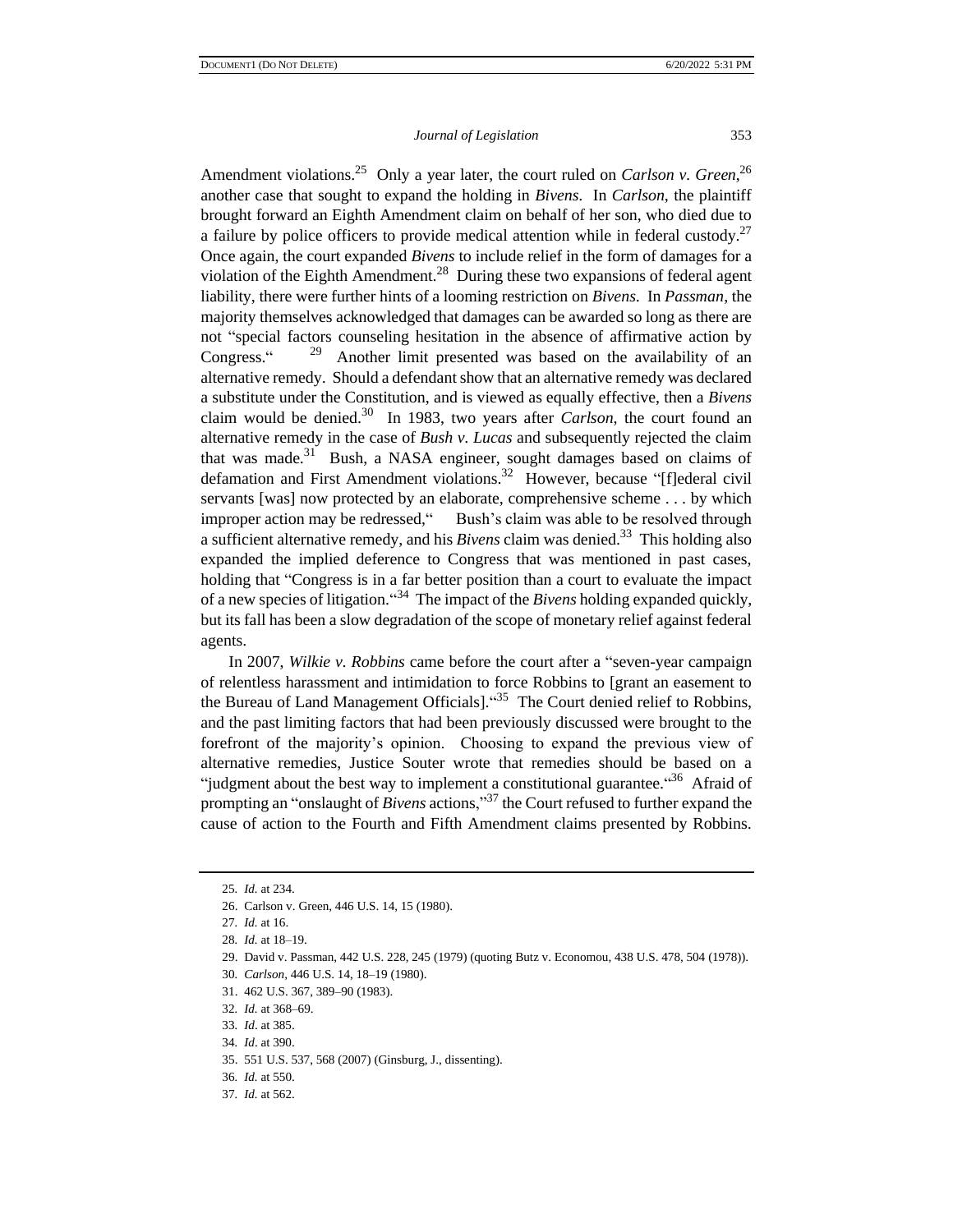The trend of denying *Bivens* plaintiffs continued with more recent cases, such as *Ziglar v. Abbasi*, which responded to litigation arising from government policies after September 11, 2001.<sup>38</sup> In the majority opinion, Justice Kennedy expanded upon a new preliminary factor for courts to consider when handling a *Bivens* suit— Justice Kennedy would add this step by defining what was previously called " "special factors counselling hesitation."<sup>39</sup> Addressing this decision on hesitation, the Court gave guidance on deciding what is a "new context" in a *Bivens* claim and explained that:

> The proper test for determining whether a case presents a new *Bivens* context is as follows. If the case is *different in a meaningful way* from previous *Bivens* cases decided by this Court, then the context is new. Without endeavoring to create an exhaustive list of differences that are meaningful enough to make a given context a new one, some examples might prove instructive. A case might differ in a meaningful way because of the rank of the officers involved; the constitutional right at issue; the generality or specificity of the official action; the extent of judicial guidance as to how an officer should respond to the problem or emergency to be confronted; . . . or the presence of potential special factors that previous *Bivens* cases did not consider.<sup>40</sup>

Deciding that a "new context" should be anything that sets the present case apart from *Bivens* as "different in a meaningful way" seems to be a broad and undefined term.<sup>41</sup> This is likely a result of the new posture of the court, which "has made clear that expanding the Bivens remedy is now a 'disfavored' judicial activity."  $42$  The view that *Bivens* has gone too far is not shied away from by Justice Kennedy, who would even say that "it is possible that the analysis in the Court's three *Bivens* cases might have been different if they were decided today."<sup>43</sup>

Finally, and most recently, *Hernandez v. Mesa* refused to expand *Bivens* again. This time, *Hernandez* applied the previously discussed explanation of what a new context is.<sup>44</sup> Because *Hernandez* had both "foreign relations and national security" implications, the Court found that this was a new context.<sup>45</sup> Despite the claims being based on reasonable Fourth and Fifth Amendment grounds for a shooting by a Customs and Border Patrol Agent, to the Court the identification of a new context is "broad," and a new context was indeed present there.<sup>46</sup> Therefore, a cause of action

<sup>38.</sup> 137 S. Ct. 1843, 1847 (2017).

<sup>39</sup>*. Id.* at 1857 (citing Carlson v. Green, 446 U.S. 14, 18 (1980)).

<sup>40</sup>*. Id.* at 1859–60 (emphasis added).

<sup>41</sup>*. Id.* at 1859.

<sup>42</sup>*. Id.* at 1857 (quoting Ashcroft v. Iqbal, 566 U.S. 662, 675 (2009)).

<sup>43</sup>*. Id.* at 1856.

<sup>44.</sup> 140 S. Ct. 735 (2020).

<sup>45</sup>*. Id.* at 739.

<sup>46</sup>*. Id.* at 743. In holding that this is a new context, the merits of whether or not a Fourth Amendment violation occurred is not weighed. *See id.*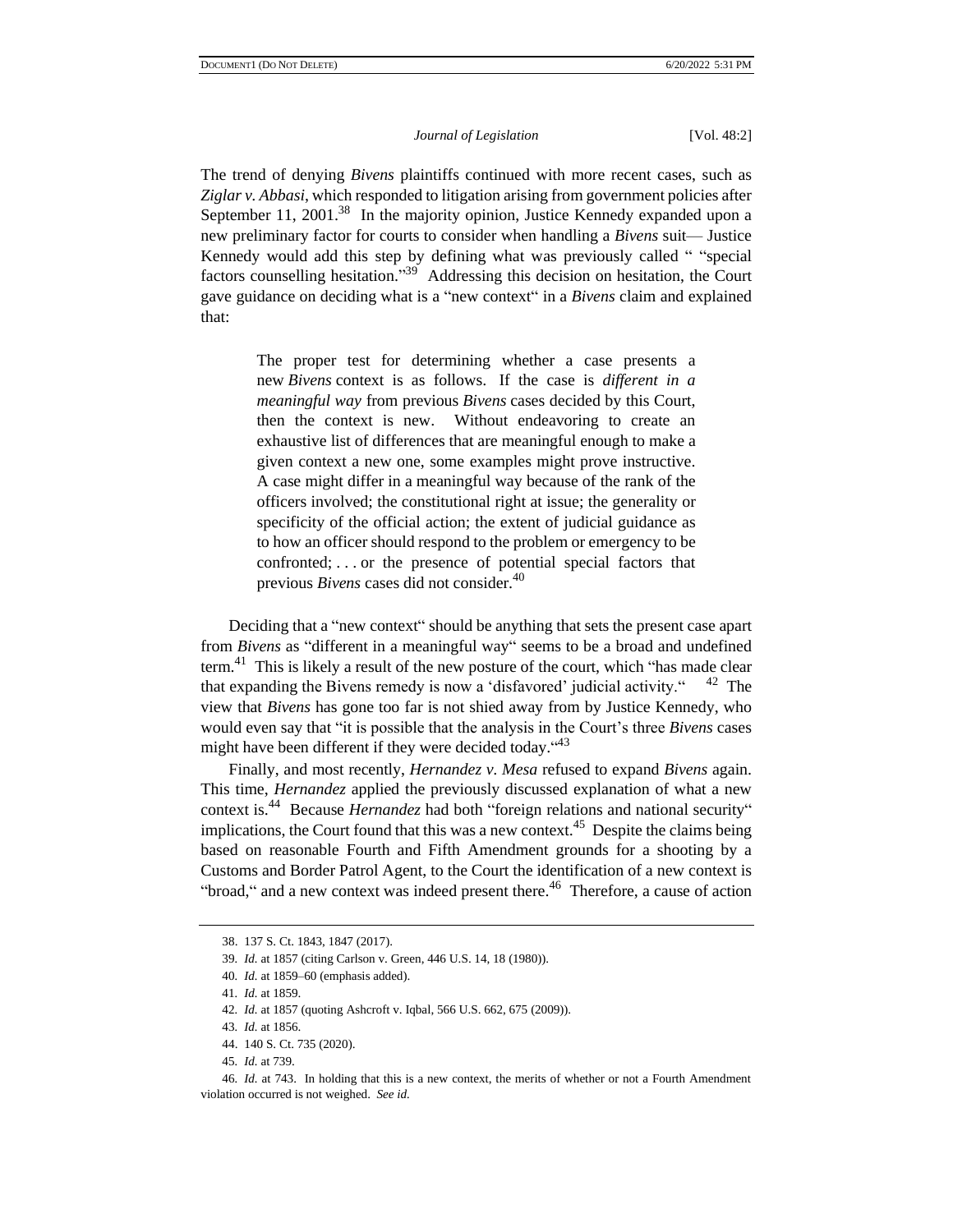based on a new context cannot even be brought under *Bivens*, and the merits of the case cannot be tried under this type of suit. In his concurrence, Justice Thomas did not mince words and wrote that "[t]he foundation for *Bivens*—the practice of creating implied causes of action in the statutory context—has already been abandoned." 47

What results is a cause of action against federal agents that have been all but overruled. Meanwhile, the counterpart (and origin) of a *Bivens* action against state actors is 42 U.S.C. § 1983. Section 1983 provides that:

> Every person who, under color of any statute, ordinance, regulation, custom, or usage, of any State or Territory or the District of Columbia, subjects, or causes to be subjected, any citizen of the United States or other person within the jurisdiction thereof to the deprivation of any rights, privileges, or immunities secured by the Constitution and laws, shall be liable to the party injured.<sup>48</sup>

*Monroe v. Pape* and *Monell v. Department of Social Services* characterize § 1983 as providing a federal remedy against independent state actors and municipalities that committed a constitutional violation while acting within their authority. $^{49}$  The first of these cases, *Monroe*, was brought about in the early 1960s. Recognizing that state law may be inadequate in bringing a resolution after a constitutional violation, the Court in *Monroe* sought to make up for the shortcomings of state laws that protected plaintiffs in theory but not in practice.<sup>50</sup> Following the spirit of accountability for state actors who commit constitutional violations, *Monell* further expanded the *Monroe* holding by including the local municipalities in the definition of a "person" who is acting under state  $law<sup>51</sup>$ . This expansion was crucial as it allows policies, ordinances, or even customs of municipalities that conflict with citizens' constitutional rights to be challenged in a private lawsuit.<sup>52</sup> Following *Monroe* and *Monell*, actions against state actors have been numerous<sup>53</sup> and "in virtually every single Term of the [Supreme] Court, [the Court] has decided a substantial number of cases dealing with different facets of [section] 1983 litigation. "<sup>54</sup> But this type of action is restricted to officials who acted under the color of state or local law, not federal law.

<sup>47</sup>*. Id.* at 750 (Thomas, J., concurring).

<sup>48.</sup> 42 U.S.C. § 1983.

<sup>49</sup>*. See* Monroe v. Pape, 365 U.S. 167 (1961), *overruled by* Monell v. Dep't of Soc. Servs., 436 U.S. 658 (1978); *Monell*, 436 U.S. at 658.

<sup>50</sup>*. Monroe*, 365 U.S. at 174–75 (discussing the reasons for § 1983 and how although state remedies may be available in theory, a federal action may be necessary to resolve constitutional violations that state courts are inadequate to resolve).

<sup>51</sup>*. Monell*, 436 U.S. at 669.

<sup>52</sup>*. Id.* at 690–91 (discussing how a custom can be the basis of a constitutional deprivation even without explicit approval by local legislature). Customs and usages were included because they can result in widespread discriminatory practices with the same impact as laws. *Id.*

<sup>53.</sup> Stephen H. Steinglass, *The Emerging State Court § 1983 Action: A Procedural Review*, 38 U. MIA. L. REV. 381, 435 (1984).

<sup>54.</sup> Martin A. Schwartz, *Constitutional Litigation Under Section 1983 and the* Bivens *Doctrine in the October 2008 Term*, 26 TOURO L. REV. 531, 532 (2010).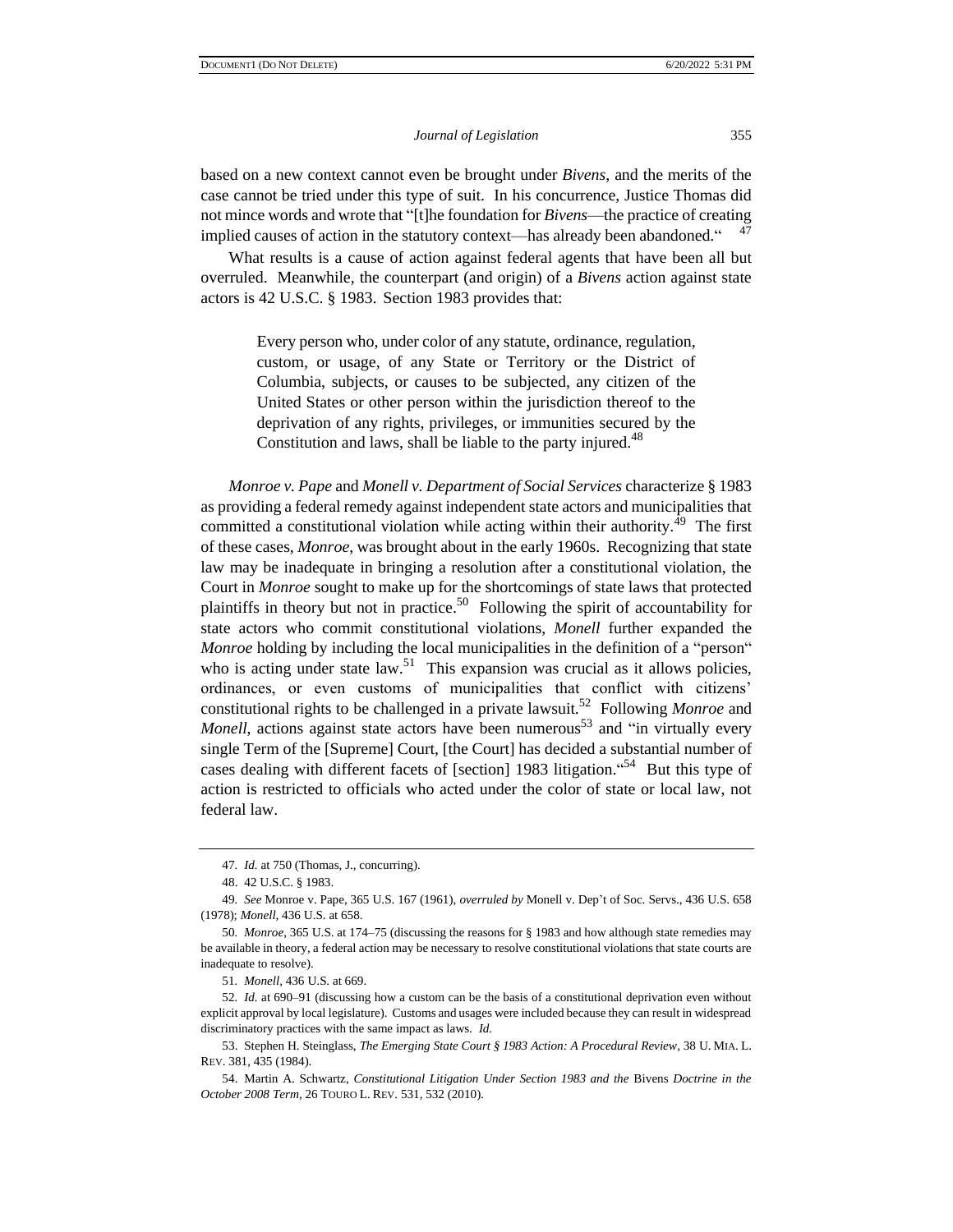# II. THE FEDERAL RESPONSE TO PROTESTORS

While there has been a major decline in the usage of a *Bivens* suit in response to constitutional violations committed by federal agents, there was recently an upswing in using federal agents to respond to protests that occurred around the country. The summer of 2020 saw protests across the country in support of George Floyd and the Black Lives Matter Movement,<sup>55</sup> and the response varied across the country. On June 1, 2020, a protest in Lafayette Square, Washington D.C., saw the USPP and Secret Service use tear gas and riot control to clear protestors from the park.<sup>56</sup>

The exact timeline and motive for the events are disputed, with officers claiming there were objects thrown by protesters, and press coverage claiming there were no acts of violence but rather a peaceful demonstration.<sup>57</sup> However, what resulted was the use of force by federal agents, and the use of force was not free from error or even demonstrative of a clear policy on protest response. A review of the incident by the U.S. Department of the Interior's Inspector General Office found that there was a "lack of specific policy" when it came to USPP agents' response to events of this nature.<sup>58</sup> A plethora of planning errors by the USPP, including the fact that "many officers were not reporting for duty until that afternoon because of the long hours they had worked over the past 2 days[,]" would contribute to confusion in the procedure for clearing protestors from the park based on uncertain timing of actions by the federal agents present.<sup>59</sup> Further, there were prominent issues with setting up communication both between agencies and with the protestors in Lafayette Square. $^{60}$ These shortcomings led to "confusion during the operation" and ultimately resulted in the questionable use of force against protestors. <sup>61</sup> Despite these issues, the Inspector General Report also concluded that "the USPP had the authority and discretion to clear Lafayette Park" on June 1st. $62$  Subsequent lawsuits claimed that the use of tear gas, pepper spray, and rubber bullets resulted in unlawful use of force and injury to the plaintiffs who were exercising their First Amendment rights. $^{63}$ However, as of May 2021, a judge had already "suggested . . . that there seemed to have been a 'legitimate' national security concern" which would justify the use of

<sup>55</sup>*. See* Adina Campbell, *What is Black Lives Matter and what are the aims?*, BBC (June 13, 2021), https://www.bbc.com/news/explainers-53337780 (explains the timeline and origin of the BLM movement and details influences during the summer of 2020). *See generally* BLACK LIVES MATTER, blacklivesmatter.com (last visited May 22, 2022).

<sup>56.</sup> REVIEW OF U.S. PARK POLICE ACTIONS AT LAFAYETTE, *supra* note 1.

<sup>57.</sup> Ted Johnson, *Park Police Claim That Protesters Threw Projectiles at Lafayette Square Park, But Reporters Say They Saw Peaceful Demonstration*, DEADLINE (June 2, 2020, 5:23 PM), https://deadline.com/2020/06/donald-trump-george-floyd-demonstrators-lafayette-square-park-1202949717/.

<sup>58.</sup> REVIEW OF U.S. PARK POLICE ACTIONS AT LAFAYETTE, *supra* note 1.

<sup>59</sup>*. Id.*

<sup>60</sup>*. Id.*

<sup>61</sup>*. Id.*

<sup>62</sup>*. Id.*

<sup>63.</sup> Khorri Atkinson, *Judge Mulls Presidential Safety Claim in Lafayette Sq. Clash*, LAW360 (May 28, 2021, 9:00 PM), https://www.law360.com/articles/1389469.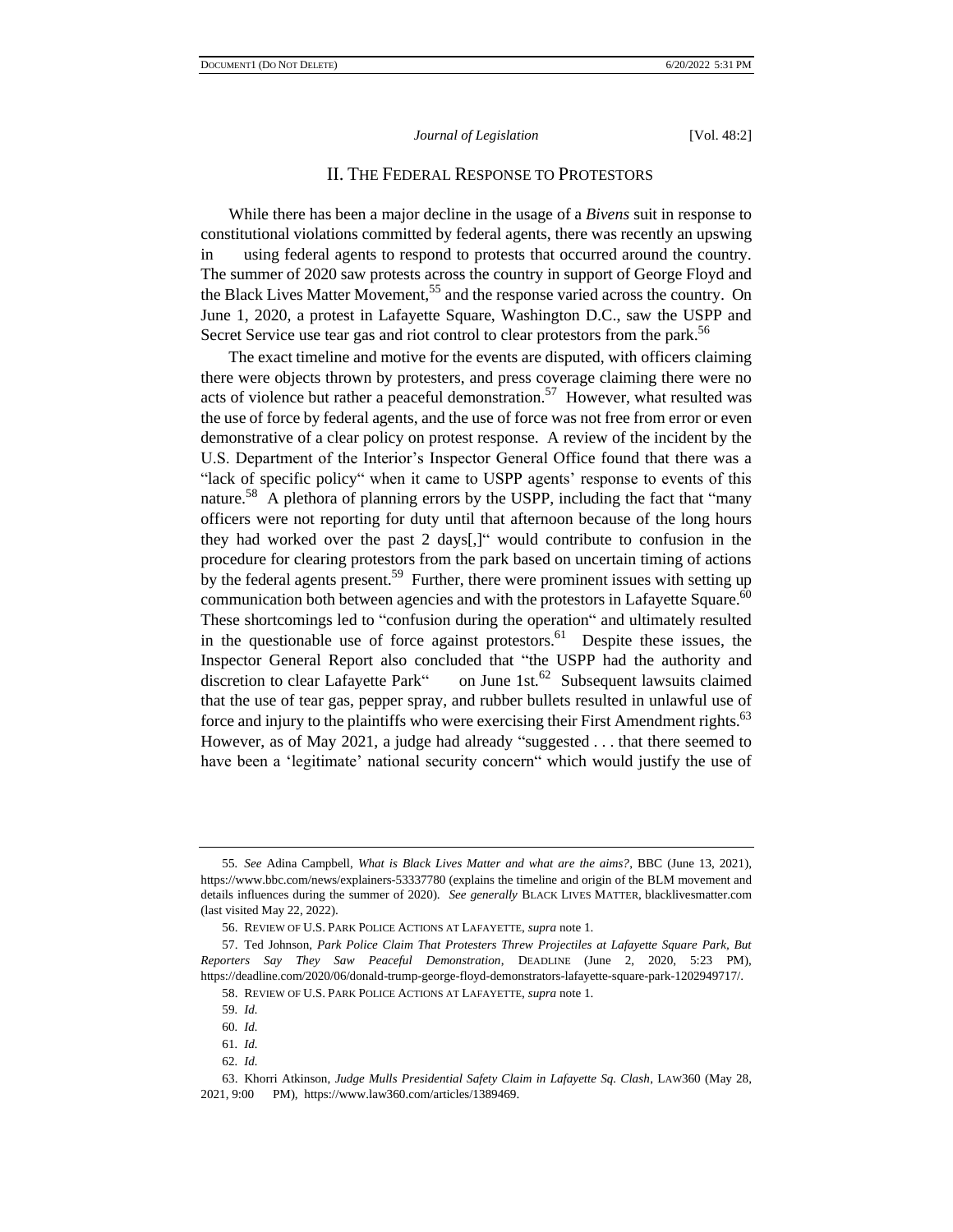force on June 1, 2020.<sup>64</sup> Whether or not the use of force was morally right or wrong, the legal conclusions have thus far weighed in favor of federal agencies.

These actions occurred in Washington D.C., just steps from the White House. Thus, federal action may seem to be the obvious response. Portland, Oregon, however, is not just a few feet from the White House. A city across the country became a major focus of the clash between protestors and federal agents, and it garnered national news coverage. On the same day as the incident at Lafayette Square, then President Trump gave a speech calling for aggressive responses to protests occurring around the country. $65$  Not only did he call on governors and mayors to act, then- President Trump also threatened to take matters into his own hands and said he would "deploy the United States military and quickly solve the problem for [the governors and mayors]." 66

During the following months, 755 DHS Officers were sent to Portland as a response to protests that had been ongoing in the city.<sup>67</sup> Known as "Operation" Diligent Valor," the response from DHS Officers was intended to address increasing violence and "positively identify and arrest serious offenders" in the city.<sup>68</sup> Throughout the response, there were constant reports of protestors being taken off the streets by unmarked officers who drove unmarked vehicles.<sup>69</sup>

One specific incident caught on video resulted in a response from the U.S. Customs and Border Patrol, who confirmed that the arrest was made by their agents.<sup>70</sup> While the statement claims that agents were "wearing CBP insignia during the encounter" a video of the event only shows patches with the words "Police" on camouflage uniforms.<sup>71</sup> A similar confrontation led to the death of a protestor who was wanted for involvement in a previous shooting. Despite conflicting reports of the confrontation, then President Trump would go on to brag that the U.S. Marshalls in Portland did what local authorities did not want to  $d\sigma^{72}$  Referring to a confrontation that led to a *suspect* being shot thirty-seven times, then President Trump commended U.S. Marshalls explaining that "[i]t took 15 minutes, it was over  $\ldots$  We got him.  $\cdot^{73}$  The same day that a warrant was issued for the protestor, federal

<sup>64</sup>*. Id.*

<sup>65.</sup> President Trump: Speech on Protests Against Police Brutality, *supra* note 2.

<sup>66</sup>*. Id.*

<sup>67.</sup> Bernstein, *supra* note 3.

<sup>68.</sup> Kaitlin Flanigan, *Docs: Homeland Security's Portland Protests Mission Called "Operation Diligent Valor"*, KOIN (July 23, 2020, 5:42 PM), https://www.koin.com/news/protests/docs-homeland-securitysportland-protests-mission-called-operation-diligent-valor/.

<sup>69.</sup> Ken Klippenstein, *The Border Patrol Was Responsible for an Arrest in Portland*, NATION (July 17, 2020), https://www.thenation.com/article/society/border-patrol-portland-arrest/.

<sup>70.</sup> Statement on CBP Response in Portland, U.S CUSTOMS & BORDER PROT. (July 23, 2020), www.cbp.gov/newsroom/speeches-and-statements/statement-cbp-response-portland-oregon.

<sup>71</sup>*. See* notes 68–69 and accompanying text. A video circulated, and subsequent reports claimed the officers were only wearing "Police" patches which never clearly identified them as CBP Agents. The CBP statement conversely said that the officers were marked as CBP agents and identified themselves to the individual who was arrested.

<sup>72.</sup> Mike Baker & Evan Hill, *'We Got Him': Trump Cheers the Killing of an Antifa Activist*, N.Y. TIMES (Oct. 15, 2020), www.nytimes.com/2020/10/15/us/elections/we-got-him-trump-cheers-the-killing-of-an-antifaactivist.html.

<sup>73</sup>*. Id.*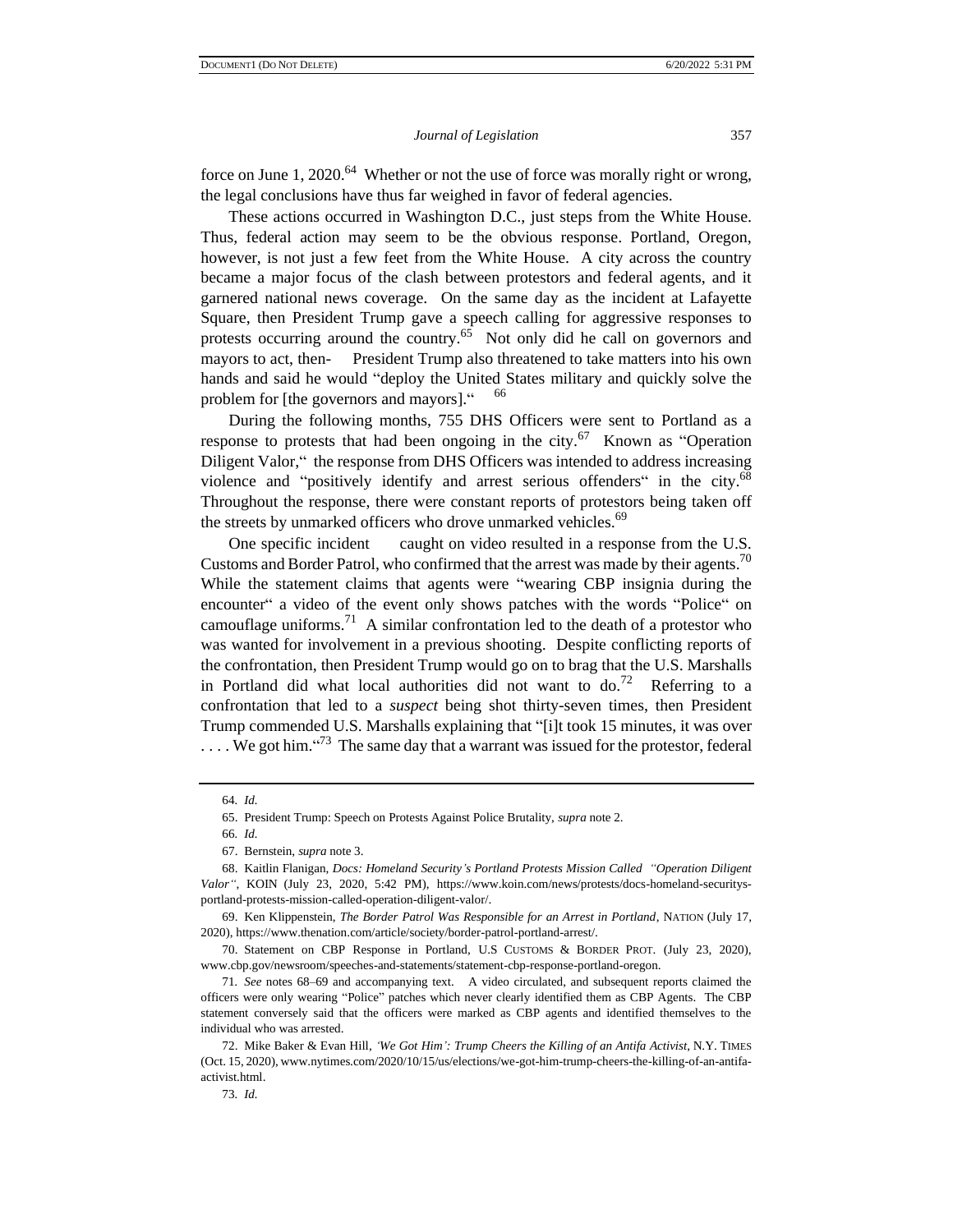agents effectively acted as judge, jury, and executioner; they then received praise for their actions.<sup>74</sup> These aforementioned incidents in Portland were also investigated, and the resulting report from the DHS Inspector General almost mirrors the previous report from Lafayette Park. The report found multiple issues in the Portland response, specifically citing problems with DHS Officers failing to complete required training, lacking necessary equipment, and a failure to use consistent uniforms, devices, and tactics while responding to the protests.<sup>75</sup> These findings constituted two *recommendations* (rather than reprimands or even findings of wrongdoing) to the DHS for instituting policy changes in the future, to which the "DHS concurred."<sup>76</sup>

In regard to the legal justification of the operation, there is little doubt that the DHS Officials were acting within their authority, despite claims from locals in Portland that this type of action was unconstitutional.<sup>77</sup> Under 40 U.S.C. § 1315, the DHS had the federal authority to designate and deploy officers from multiple agencies to assist in Portland.<sup>78</sup> Section 1315 refers to the Secretary of the DHS and his ability to respond with DHS Officers to protect federal property, and those on the property.<sup>79</sup> Despite its designated purpose of protecting federal property, § 1315 does not hold officers on the property itself. As  $\S$  (b)(2)(E) points out, DHS Officers may "conduct investigations, on and off the property in question[,]" and the officers may also make unwarranted arrests.<sup>80</sup> Even then, this is not the limit of the officers' powers under § 1315. Officers may also "carry out such other activities for the promotion of homeland security as the Secretary may prescribe.  $81$  The powers granted to officers responding to national security issues need not go through Congress or even their state officials. Section 1315(f) grants the power to set guidelines for officers to the Secretary of Homeland Security and Attorney General, both of whom are appointed, rather than elected, officials.  $82$  Despite the fact that the failures to train could have resulted in (and could continue to result in) "injury, death, and liability", the actions were still seemingly justified. $83$ 

Even outside of legal justifications for bringing the suit, there are problems with bringing the suits based on the secrecy surrounding the circumstances under which federal agents were used in Portland. The Oregon Attorney General did try to bring a suit against federal agents in Portland during the protests, but one issue present in the complaint was that federal agents "have made it impossible for them to be individually identified by carrying out law enforcement actions without wearing any

<sup>74</sup>*. Id.*

<sup>75.</sup> DHS REPORT, *supra* note 5.

<sup>76</sup>*. Id.*

<sup>77.</sup> Hallie Golden, *'That's an Illegal Order': Veterans Challenge Trump's Officers in Portland*, GUARDIAN (July 25, 2020), www.theguardian.com/us-news/2020/jul/24/portland-trump-order-federal-officersveterans-protests.

<sup>78.</sup> DHS REPORT, *supra* note 5, at 8.

<sup>79.</sup> 40 U.S.C. § 1315.

<sup>80</sup>*. Id.* 

<sup>81</sup>*. Id.*

<sup>82</sup>*. Id.* 

<sup>83.</sup> DHS REPORT, *supra* note 5.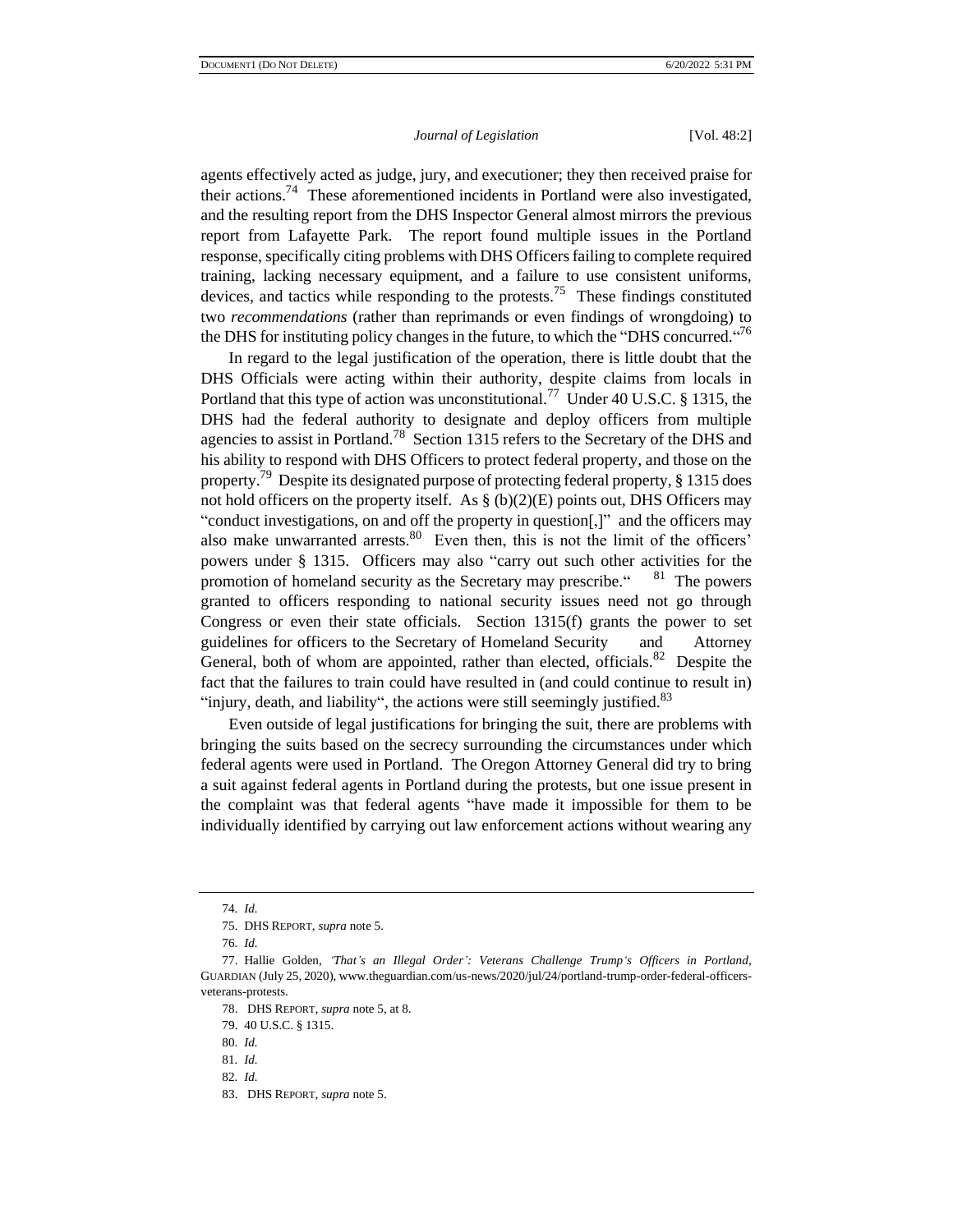identifying information, even so much as the agency that employs them. "<sup>84</sup> Even after facing hurdles of legality, those seeking recourse have had to face logistical issues of naming defendants.

A broader justification for using federal agents was based on then President Trump's Executive Order 13933 entitled "Protecting American Monuments, Memorials, and Statues and Combating Recent Criminal Violence. "<sup>85</sup> This executive order was aimed at protecting monuments across the country, and again responding to protests that had been occurring.  $86$  The executive order allowed the Attorney General to work with local law enforcement to protect monuments and arrest offenders, and also permitted the withholding of federal funding from cities and states that failed to follow the purpose of the executive order.<sup>87</sup> Going a step further however, the executive order would send federal agents from the DHS or Department of Defense at the request of the Secretary of the Interior, the Secretary of Homeland Security, or the Administrator of General Services.<sup>88</sup> None of these are state officials. What this executive order did was allow the federal government to request—and then send in—agents in response to monuments or federal property throughout the country allegedly being vandalized. It did not matter if the state or local officials wanted the federal agents there, a unilateral decision was made by the federal government. In fact, Portland Mayor Ted Wheeler was pepper- sprayed during a protest where he was "demanding [the federal officers] leave."<sup>89</sup> In concert with this executive order, the DHS announced a new task force, the DHS Protecting American Communities Task Force ("PACT"), that would coordinate DHS law enforcement agencies to protect "monuments, memorials, statues, and federal facilities."<sup>90</sup> At the time the task force was implemented, Acting Secretary Wolf had already directed the deployment of DHS Officials across the country.<sup>91</sup>

Referring to protestors as "violent anarchists and rioters," Wolf and federal agents followed the Trump Administration's policy in cracking down at both the state and federal levels against protestors.<sup>92</sup> In September of 2020, despite the federal government claiming a crackdown against these violent anarchists and rioters as the goal of their agents overbearing the will of state officials, only a fraction of the arrests

<sup>84.</sup> Compl. at 2, Rosenblum v. U.S. Dep't of Homeland Sec., No. 3:20-cv-01161-HZ, (D. Or. July 17, 2020). This complaint filed by the Oregon Attorney General examines not just the hurdles of identifying the DHS Officers, but further exemplifies the tension between state and federal actors in challenging the presence of federal actors in Portland. *Id.* 

<sup>85.</sup> Exec. Order No. 13933, 85 Fed. Reg. 40081 (July 2, 2020).

<sup>86</sup>*. Id.*

<sup>87</sup>*. Id*.

<sup>88</sup>*. Id*.

<sup>89.</sup> Steve Benham, *Wheeler Meets With Protesters for 'Listening Session'; Demands Feds Leave, Gets Gassed*, KATU PORTLAND (July 23, 2020), https://nbc16.com/news/local/wheeler-meets-with-protesters-forlistening-session-demands-feds-leave.

<sup>90</sup>*. DHS Announces New Task Force to Protect American Monuments, Memorials, and Statues*, DEP'T. OF HOMELAND SEC. (July 1, 2020), https://www.dhs.gov/news/2020/07/01/dhs-announces-new-task-forceprotect-american-monuments-memorials-and-statues.

<sup>91</sup>*. Id*.

<sup>92.</sup> Chantal Da Silva, *DHS Launches Task Force to Protect U.S. Monuments, Memorials and Statues*, NEWSWEEK (July 1, 2020), https://www.newsweek.com/dhs-launches-task-force-protect-u-s-monumentsmemorials-statues-1514668.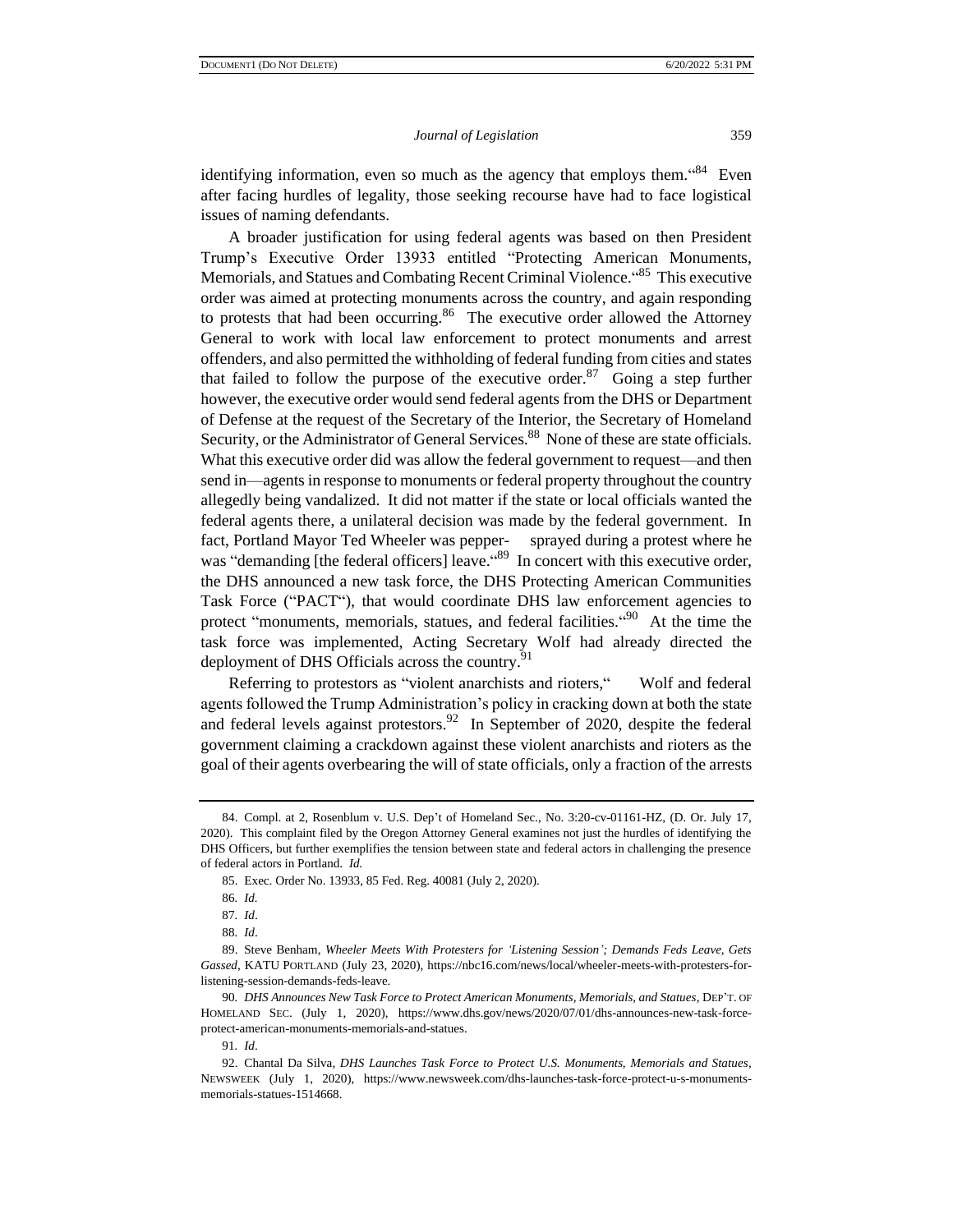made by federal officials were for serious crimes, and over seventy percent of the arrests made by federal agents were for misdemeanors or simple citations.<sup>93</sup> Arresting protestors based on the previously mentioned executive order resulted in protestors being "arrested for being in front of the federal courthouse or on the sidewalk and failing to disperse or not dispersing quickly enough when ordered to do so." <sup>94</sup> Despite violence and rioting being a source of the show of force by the Trump Administration, the arrests themselves show a different story. Statements by then-President Trump seemed to raise tensions at the protests, increasing rather than decreasing civil unrest by calling protestors "thugs" and threatening that "when the looting starts, the shooting starts." <sup>95</sup> What was created during the summer of 2020 was tension between protestors and newly-introduced federal agents who wielded more power than average state police officers, and were untrained to respond to the protests.

Aside from these specific instances of federal officers responding to protesters around the country, another worry is that of the already expansive powers of federal agents. One agency used in Portland was the U.S. Customs and Border Patrol which was specifically responsible for the arrests of protesters throughout the city. While their authority for the arrests was granted through an executive order, the scope of their authority is broader than what was present in Portland.

Despite the federal agents' authority being based on their border protection responsibilities, agents would routinely stop, search, and seize people who could be hundreds of miles from the border.<sup>96</sup> Power for CBP agents comes from being within a "reasonable distance from any external boundary of the United States;" in practice, a reasonable distance has been treated as any point within 100 miles of a border.<sup>97</sup> The U.S. border is not read to be restricted to the southern border. This means that cities like Chicago, Philadelphia, and Portland all fall within a "reasonable distance" to an external boundary, and CBP agents are afforded broad powers.<sup>98</sup> Even then, the CBP is not seemingly limited by this, as they will often perform "roving patrols" well past 100 miles into the U.S. and have conducted searches and seizures as a result.<sup>99</sup> While Fourth Amendment limitations exist along with a requirement of "reasonable suspicion" for roving patrols, the actual meaning of "reasonable suspicion" for federal CBP agents appears to be a little harder to pin down, even in comparison to the already low standard in state policing.<sup>100</sup>

<sup>93.</sup> Ryan Lucas, *Review of Federal Charges In Portland Unrest Shows Most Are Misdemeanors*, NPR (Sept. 5, 2020), https://www.npr.org/2020/09/05/909245646/review-of-federal-charges-in-portland-unrestshow-most-are-misdemeanors.

<sup>94.</sup> Aglae Eufracio, *A Human Rights Crisis Under Our Roof*, 23 SCHOLAR 201 (2021).

<sup>95</sup>*. Id.* at 228 (explaining how these statements in connection with claims that state officials had failed to act further raised racial and political tensions across the country).

<sup>96.</sup> Anthony, *supra* note 8, at 398.

<sup>97</sup>*. Id.*

<sup>98.</sup> ACLU Border Zone, *supra* note 7.

<sup>99.</sup> Anthony, *supra* note 8, at 407.

<sup>100</sup>*. Id*. at 409–10 (analyzing cases involving roving patrols and the standard of reasonable suspicion for CBP agents being vague and loosely followed by agent).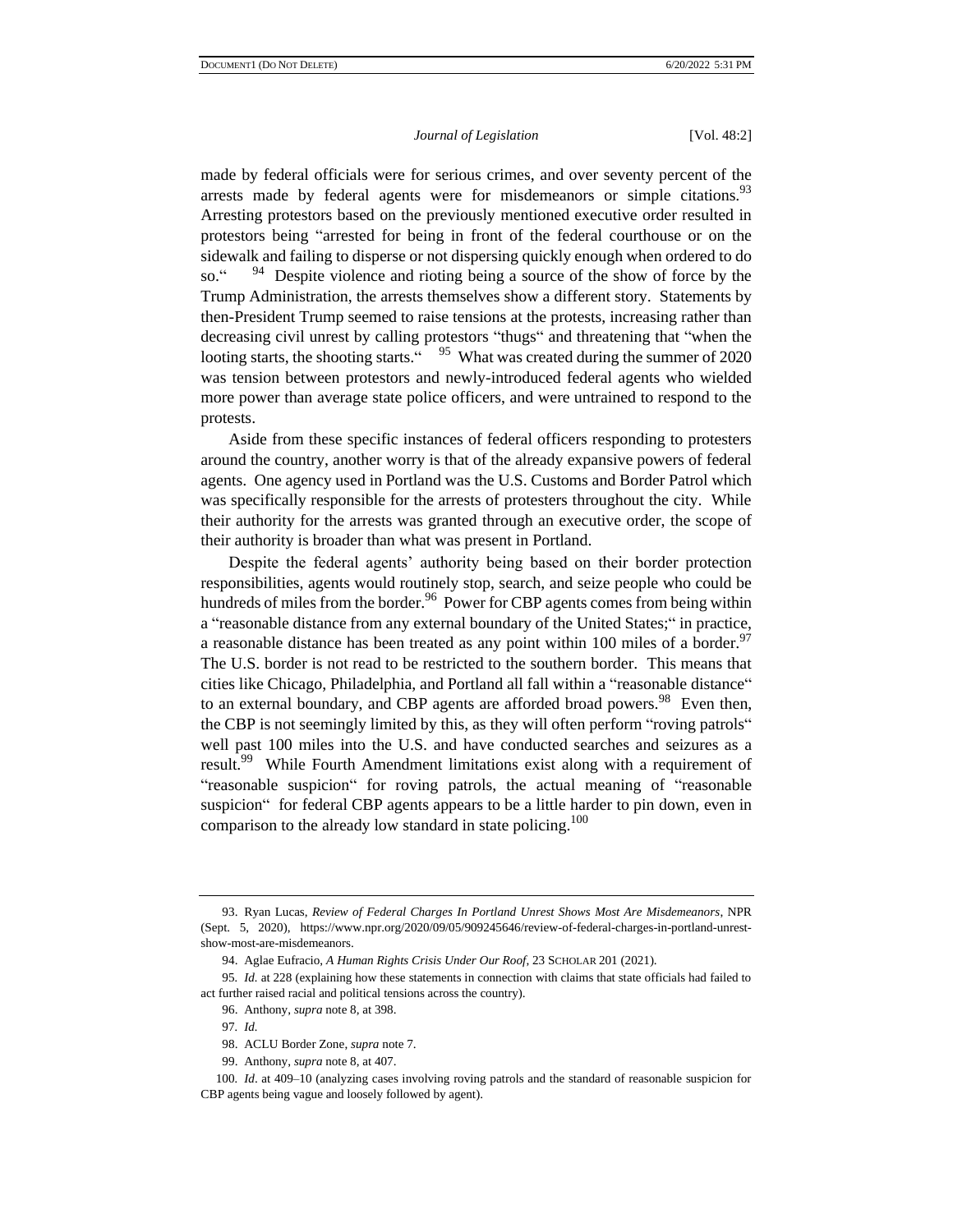The ever-increasing influence and power of the CBP is viewed as synonymous with increasing the surveillance state and expanding federal powers in relation to the people they search for.<sup>101</sup> While these powers may seem unrelated to protests, these powers exemplify the ever-expanding authority granted to officers in agencies such as the CBP; and these officers would not be restricted from using previously granted authority and training simply because they are being used to respond to a protest.

#### III. MOVING TO AVAILABILITY OF ACTIONS FOR PROTESTORS

The manner in which federal agents' power is being used to respond to protests and push political agendas presents issues regarding the remedies that protestors who suffer civil rights violations might receive. Coinciding with what is essentially the downfall of *Bivens*, a clear path to a civil rights action against federal agents who violate the Constitution can be hard to see. While *Bivens* is still good law and has not been overruled, *Bivens* would likely not apply to a lawsuit brought forward by someone injured at a protest due to the rigorous standard it presents. As a result of the fluid and ever-changing nature of protests, viewing each case within a "new context" is highly likely as each protest presents unique issues. Under the current rigorous standard required to bring a suit under *Bivens*, protestors are likely left without the option of a private lawsuit in response to a Constitutional violation; rather, any possible lawsuit is relegated to a standard tort claim brought through the Federal Tort Claims Act.<sup>102</sup> However, using § 1983 as a guide, Congress can pass legislation to provide that pathway for a resolution of civil rights violations that acknowledges the importance of protestors' constitutional rights.

### *A. Lawsuits Against a Federal Agent vs a State Agent*

The powers of federal agents are broad. Although President Biden has already revoked Executive Order 13933, which was responsible for a large number of federal agents being deployed throughout the country, $103$  the ability to deploy those agents despite the wishes of state and local officials was based in a seemingly clear legal authority.<sup>104</sup> Of course, when presidents act to expand powers, that power is almost certain to reappear. The deployment of federal agents across the country in response to protests should be an alarming development. The inability to bring a civil rights cause of action leaves some of the most crucial rights held by Americans unprotected based not on the action that occurred, but rather, as a result of who the perpetrator is. When the government is the "bad actor[,]" the ability of the injured party to seek recourse is especially necessary. As Justice Brandeis wrote in *Olmstead*:

<sup>101</sup>*. Id.* at 432.

<sup>102</sup>*. See generally* Federal Tort Claims Act, 28 U.S.C. § 1346; *see also id.* § 1346(b) (noting that courts have jurisdiction for torts committed by government employees acting in the scope of their employment).

<sup>103.</sup> Executive Order on the Revocation of Certain Presidential Actions and Technical Amendment, Exec. Order No. 14029, 86 Fed. Reg. 7025 (May 14, 2021).

<sup>104</sup>*. See* discussion at *supra* Section II (discussing the federal deployment of agents).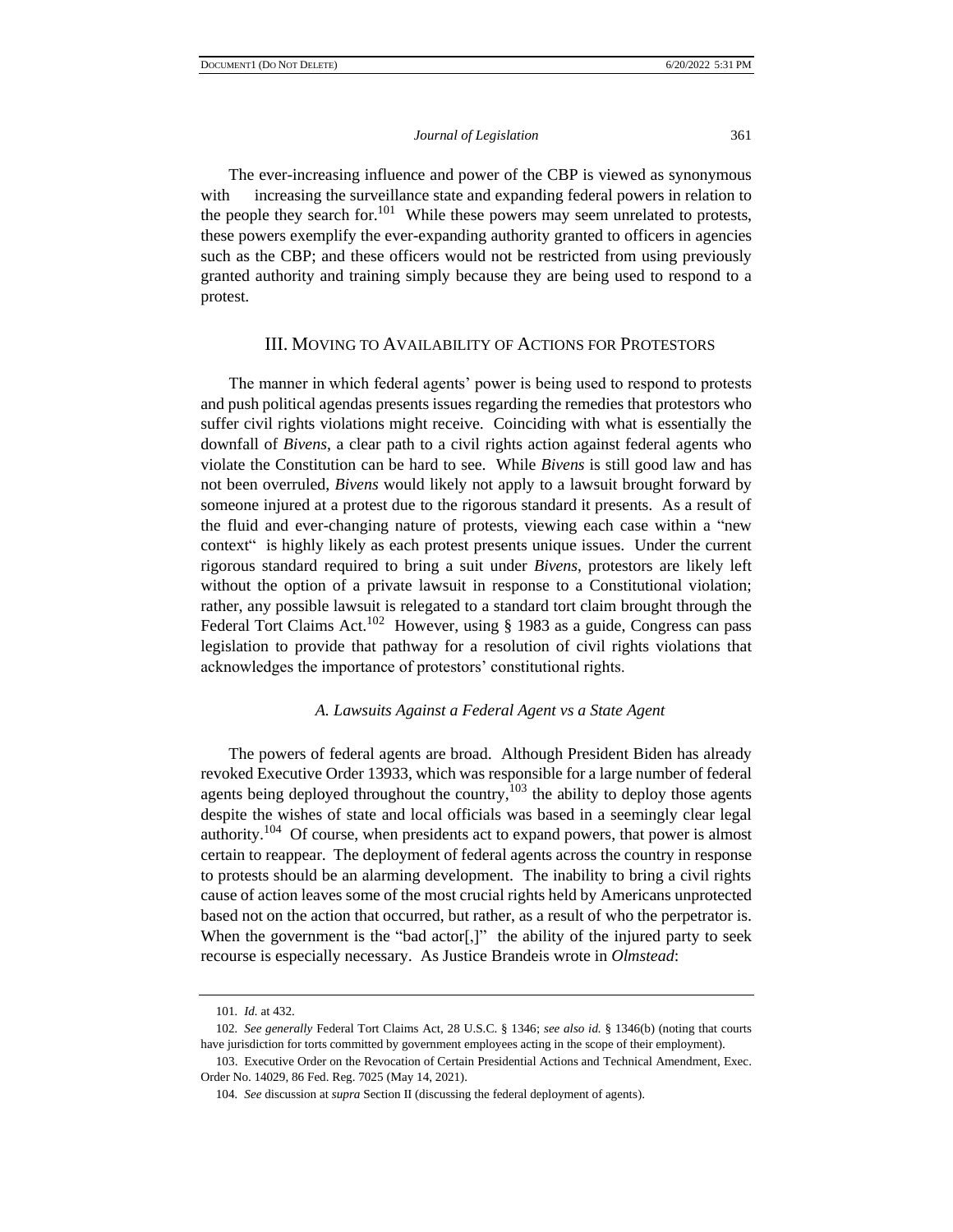If the government becomes a lawbreaker[,] it breeds contempt for law for it invites every man to become a law unto himself. It invites anarchy to declare that, in the administration of the criminal law, the end justifies the means, would bring terrible retribution. Against that pernicious doctrine, this Court should resolutely set its face.<sup>105</sup>

Addressing violations by the government at any level is a complex issue that tends to be highly scrutinized for obvious reasons of sovereignty. *Chisholm v. Georgia* allowed Plaintiffs to successfully bring a suit against the state, despite claims of sovereign immunity.<sup>106</sup> Congress and the courts would then act in the form of the Eleventh Amendment and *Hans v. Louisiana* in order to address the issues of sovereign immunity, and shield states from broad liability.<sup>107</sup> The dual goals of sovereignty and liability protections have protected both state and federal agents to a high degree, but federal agents still stand apart in their broad powers and the inability to pursue a law suit with a civil rights cause of action. Without the ability to bring a civil rights action, the First Amendment, and the right to assembly, is relegated to an everyday tort claim, diminishing the impact that  $\S$  1983 and civil rights actions have.

The powers of federal agents in comparison to state actors such as your everyday police officer deserve special attention because of the aforementioned broad jurisdiction held by federal agents and the special circumstance that allows the executive administration in power to apparently deploy agents to respond to a political message. When similar actions are committed by state actors, a § 1983 response allows injured parties to bring a civil rights lawsuit for constitutional violations that occurred. For instance, in May 1970, protests at Kent State University in Ohio were met with a thirteen-second barrage of bullets that left four students dead.<sup>108</sup> *Scheuer v. Rhodes* addressed the injuries suffered by students who were protesting, alleging that officers acting under the color of law had violated their constitutional rights.<sup>109</sup> In this case, the cause of action itself was not the issue; rather, the case focused on the application of the Eleventh Amendment to state police forces, ultimately concluding that officers were not afforded the protection of the Eleventh Amendment.<sup>110</sup>

This 'hear no evil, see no evil' approach not only leaves plaintiffs without a path to rectify the violation of their civil rights, but disincentivizes any agency from instituting meaningful change.<sup>111</sup> The response to the killings of Kent State

<sup>105.</sup> Olmstead v. United States, 277 U.S. 438, 483 (1928).

<sup>106.</sup> 2 U.S. 419 (1793).

<sup>107.</sup> U.S. CONST. AMEND. XI. *See also* Hans v. Louisiana, 134 U.S. 1 (1890).

<sup>108</sup>*. Remembering the May 4, 1970, Shootings at Kent State University*, AKRON BEACON J. (Apr. 29, 2021), https://www.beaconjournal.com/story/news/2021/04/29/looking-back-may-4-1970-ohio-national-guardshootings-kent-state-university-four-students-killed/7396482002/.

<sup>109.</sup> 416 U.S. 232 (1974).

<sup>110</sup>*. Id.*

<sup>111.</sup> DHS REPORT, *supra* note 5, at 8 (the response to a report stating failures in policy implementation and training was a "concurrence" by the agency, with no stated goals in enacting change or correcting wrongs).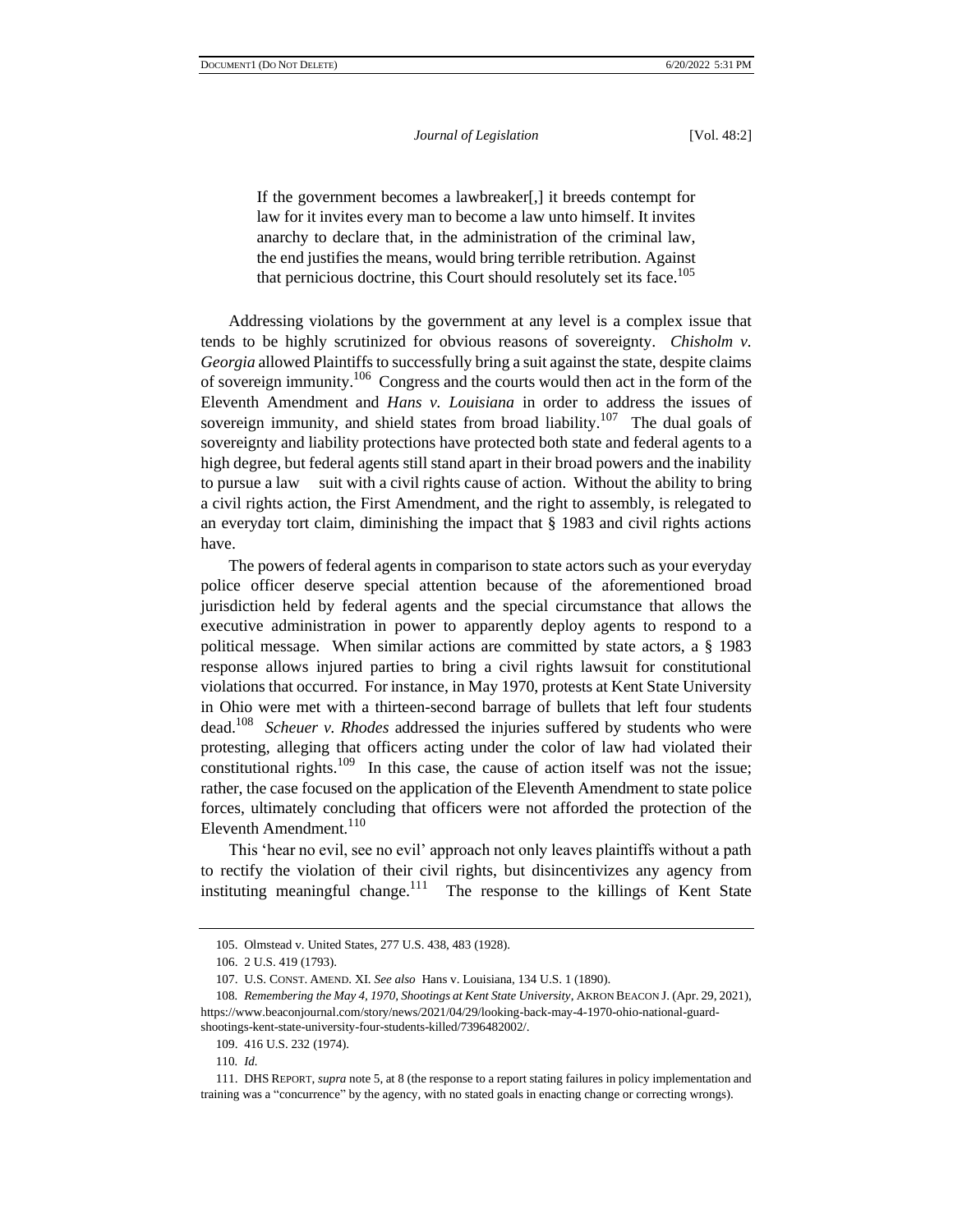protestors prompted a discussion about whether state actors are protected from liability based on absolute immunities afforded to states under the Eleventh Amendment; while *Scheuer* set a standard for answering that question, the importance of addressing constitutional violations at a federal level remains everimportant due to their increased jurisdiction and national presence in 2020.

# *B. Purposes of Punishing Protestors*

At a basic level, policing during a protest becomes a balancing act of protecting the First Amendment rights of protestors with officers' ability to engage in effective policing of criminal activity.<sup>112</sup> However, when the interests of the government in responding to a protest are considered, this confrontation places "speech and safety in direct opposition to one another and relegates speech to a lesser role than the preservation of public order." 113

This interaction has been seen in cases resulting from the 2020 protests where specific instances of interrupting protests were justified in order to police criminal activity.<sup>114</sup> Criminal activity at recent protests placed protestors at odds with police officers and resulted in confrontations between the two groups. The results of these confrontations created an issue where the First Amendment was placed in a tier secondary to public safety, time, place, and manner restrictions.<sup>115</sup> An aspect of this conflicting interest was present in the Lafayette Square, Washington, D.C. protests. There, during attempts to coordinate a push to remove protestors from the park, the "USPP acting chief of police stated it was the USPP's priority to install the antiscale fence as soon as possible to ensure the safety of Federal officers and property.<sup>"116</sup> The goal of the officers present was not in any way related to the First Amendment rights of the protestors. The goals of protecting officers and property had outweighed the constitutional rights of the protestors in the mind of the USPP and the federal agents who were present. What resulted was the famous imagery of officers rushing a crowd with tear gas, and a now-infamous photo of then-President Trump holding a bible on the same spot where those protestors had just been tear- gassed and removed from the property with force.<sup>117</sup>

In addition to the problems created by police attempting to stop crime, protests face other unique issues, such as governments enacting "crime-creating" laws.<sup>118</sup>

<sup>112.</sup> Jennifer M. Kinsley, *Black Speech Matters*, 59 U. LOUISVILLE L. REV. 1, 4 (citing *State v. Oden* where police cite the ability to effectively police criminal conduct in protests as a justification for making arrests). 113*. Id.*

<sup>114</sup>*. Id.* (referencing *State v. Oden*, where an attempt to arrest an individual for stealing an officer's bike was hindered by the fact that a crowd did not disperse, consequently requiring officers to use force against peaceful protestors).

<sup>115</sup>*. Id.* at 4–5.

<sup>116.</sup> REVIEW OF U.S. PARK POLICE ACTIONS AT LAFAYETTE, *supra* note 1 at 8.

<sup>117.</sup> Ayesha Rascoe & Tamara Keith, *Trump Defends "Law And Order" Symbolism Of Photo-Op At St. John's Church*, NPR (June 3, 2020, 12:05 PM), https://www.npr.org/2020/06/03/868779265/trump-defendssymbolism-of-photo-op-at-st-johns-church; *see also*, Libby Cathey, *Trump Calls Tear Gas Reports "Fake News," but Protesters' Eyes Burned Just the Same*, ABC NEWS (June 4, 2020), abcnews.go.com/Politics/trump-calls-tear-gas-reports-fake-news-protesters/story?id=71052769.

<sup>118.</sup> Kinsley *supra* 112, at 9.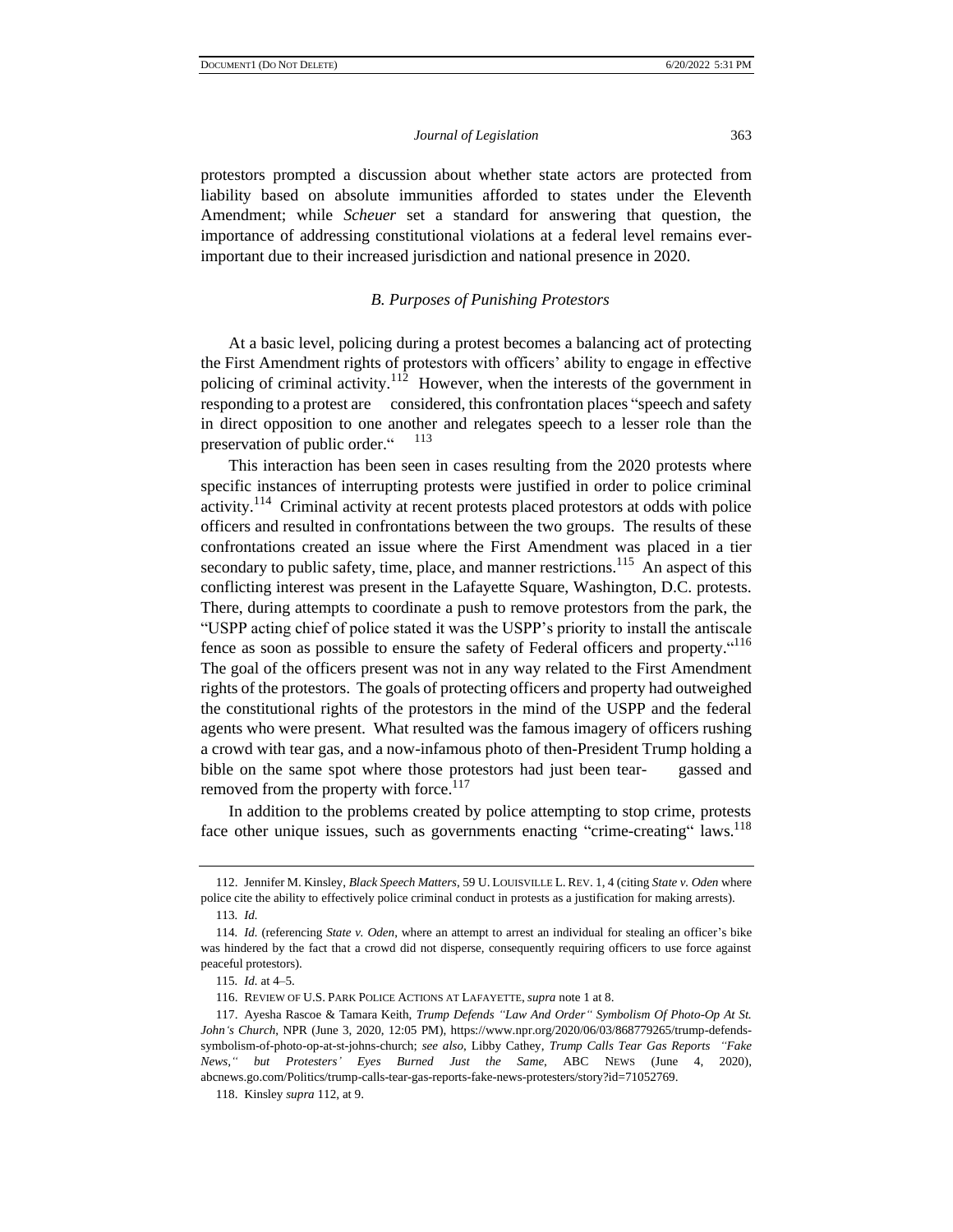Crime-creating laws often come in the form of preventative measures that seek to limit possible crime that hasn't occurred yet, but incidentally create limits on protests that inevitably lead to peaceful protestors being arrested. One notable example of this is curfew laws. For example, looking to Cincinnati, Ohio during the 2020 protests, a curfew law was passed that exempted a number of individuals; it did exempt those protesting the murder of George Floyd.<sup>119</sup> Curfew laws like this aim not at addressing crime that has occurred, but crime that *could* occur; these laws will inevitably lead to the law being "utilized to arrest those merely engaged in peaceful, constitutionally-protected expression.  $\frac{x^{120}}{120}$  What laws like these do in practice is create a crime that peaceful protestors can be arrested for, placing the First Amendment activity in a uniquely precarious spot that once again permits the arrest of peaceful protestors.

Issues such as racism in policing can lead to attacks on protestors not for criminal action that may have occurred, but for the messaging itself. In response to the Black Lives Matter protests that occurred in virtually every city across the United States in 2020, "public officials at all levels of government began associating the Black Lives Matter protests with vandalism and crime in their rhetoric."<sup>121</sup> The creation of this rhetoric led to policies from governments that were not aimed at criminal activity taking place, but at the peaceful protestors, shutting down protected speech that would be occurring. Establishing a tone like this obviously has real impacts. as "government authorities were more likely to intervene in Black Lives Matter protests than in other demonstrations, and more likely to intervene with forces, like using teargas, rubber bullets and pepper spray or beating demonstrators with batons."<sup>122</sup>

For example, in Tennessee, state officials made it a felony (rather than a misdemeanor) to camp on state property and included a thirty-day minimum jail sentence.<sup>123</sup> In passing this bill, representatives claimed to be aiming to "prevent" what has happened in other cities like Portland and Washington,  $DC$ . "<sup>124</sup> Citing the rhetoric of violence in other cities outside of the State of Tennessee, the Tennessee legislature was looking to arrest protestors who, in their opinion, would "knowingly thumb their nose at authority" by arresting them for a felony, and as a result, disenfranchising them from voting in future elections.<sup>125</sup> This law, while at the state level, provides an example of how protests based on racism in the police force garnered special attention. Additionally, it shows how laws were passed not in direct response to criminal actions in Tennessee, but rather, were focused on silencing the speech itself and removing protestors who had been entirely peaceful. The creation of a law to further crack down on protests like this goes not at reducing crime, but at

<sup>119</sup>*. Id.* at 10.

<sup>120</sup>*. Id.*

<sup>121</sup>*. Id.* at 4 (citing responses from President Trump calling violence at some protests "domestic terror" and other politicians echoing this sentiment).

<sup>122.</sup> Eufracio, *supra* note 94.

<sup>123.</sup> S.B. 8005, 111th Gen. Assemb., 2d Extraordinary Sess., 2020 Tenn. Pub. Acts 3.

<sup>124.</sup> Kelly Mena, *New Tennessee Law Penalizes Protesters Who Camp on State Property with Felony and Loss of Voting Rights*, CNN (Aug. 22, 2020), https://www.cnn.com/2020/08/22/politics/tennessee-felonycamping-law-right-to-vote/index.html.

<sup>125</sup>*. Id*.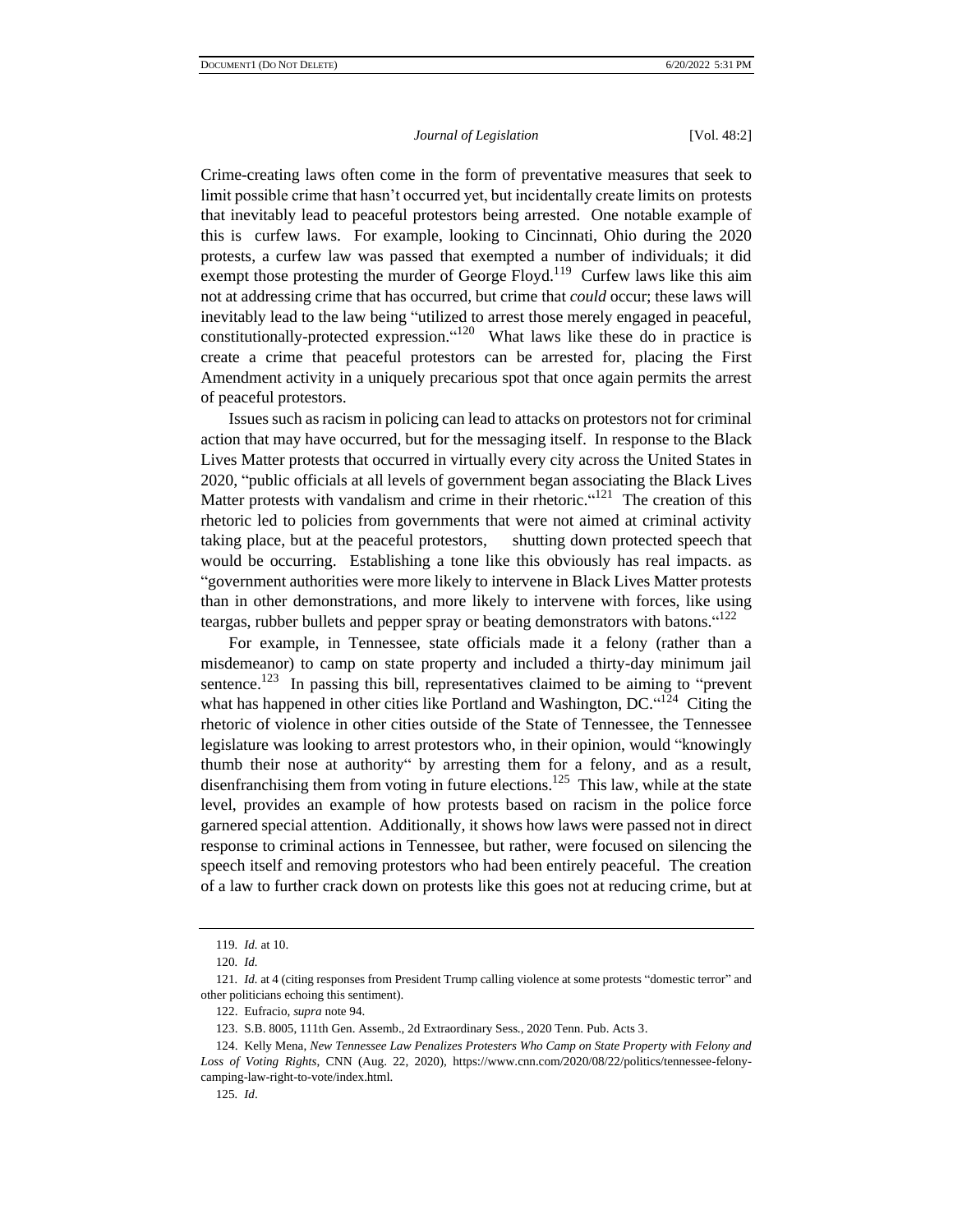silencing the voice of the protestors. Its purpose is not to clear protestors because they were committing acts of vandalism—that had not happened in Tennessee—its purpose was to directly stop their speech by physically removing them, and then indirectly remove speech through disenfranchising voters by making their peaceful protest into a felony.

Using federal agents similarly does not just address issues of vandalism or rioting but can also be viewed as a way to chill the message being conveyed in the protest and hinder the First Amendment right to protest as a whole.<sup>126</sup> Even beyond a standard chilling effect, crackdowns by federal agents can be enacted in order to score political points. Attributing the strong response from the Trump Administration as a political ploy, it is not out of the question that an administration would deploy federal agents to drive a narrative for an election and muddy the waters of ongoing domestic issues in order to fit that narrative with a political message.<sup>127</sup> Government officials have even claimed that the attacks against protesters from federal agents were not focused on safety, but on "attacking civil society, instilling fear and disrupting our great cities." <sup>128</sup> The chilling effect on First Amendment rights is not something that should be taken lightly, let alone something that should be left without a private right to recourse through the legislative process.

The violation of the right to protest is especially precarious because limits are already in place based on public safety. When citizens engage in their First Amendment rights, they further place themselves at odds with government interests, and this is especially true of the protests that took place in 2020. Protesting against the police forces that stood across from them in the streets meant that the protestors were put at odds with the police not just because they were allegedly hindering the police in stopping criminal activity, but because their voices were directly aimed at the people facing them. When federal agents lacking training and clear policy on protest response are introduced, the situation can become escalated. In tandem with statements from the White House that would enflame passions of both sides of the protests, it is no surprise that the responses from DHS agents across the country included "questionable" uses of force.

As a result, establishing a clear boundary of what is a permissible response is necessary to protect the civil right to protest. At their most basic level, the restrictions against protests are based on time, place, and manner of the speech.<sup>129</sup> But, as shown in this Section, while these may be the only restrictions done in theory, in practice, more nefarious limitations are presented in the responses to protestors. The everchanging messaging and scope of protests can impact the response from local or

<sup>126.</sup> Lucas, *supra* note 93 (citing Steve Kanter in the article suggesting the chilling of free speech directly by responding to the content of the protests instead of time, place, or manner restrictions).

<sup>127.</sup> Richard Read & Justin Yau, *Federal Agents are Arresting Protesters in Portland. Officials Say It's Legal*, L.A. TIMES (July 21, 2020, 9:04 PM), https://www.latimes.com/world-nation/story/2020-07- 21/portland-protest-federal-agents (discussing the Trump campaign in 2020 and how it made law and order a centerpiece of the campaign— pushing a response to protests to the front of campaign issues).

<sup>128.</sup> Derrick Bryson Tyler, *George Floyd Protests: A Timeline*, N.Y. TIMES (Nov. 25, 2021), https://www.nytimes.com/article/george-floyd-protests-timeline.html.

<sup>129</sup>*. See* Cox v. New Hampshire, 312 U.S. 569 (1941).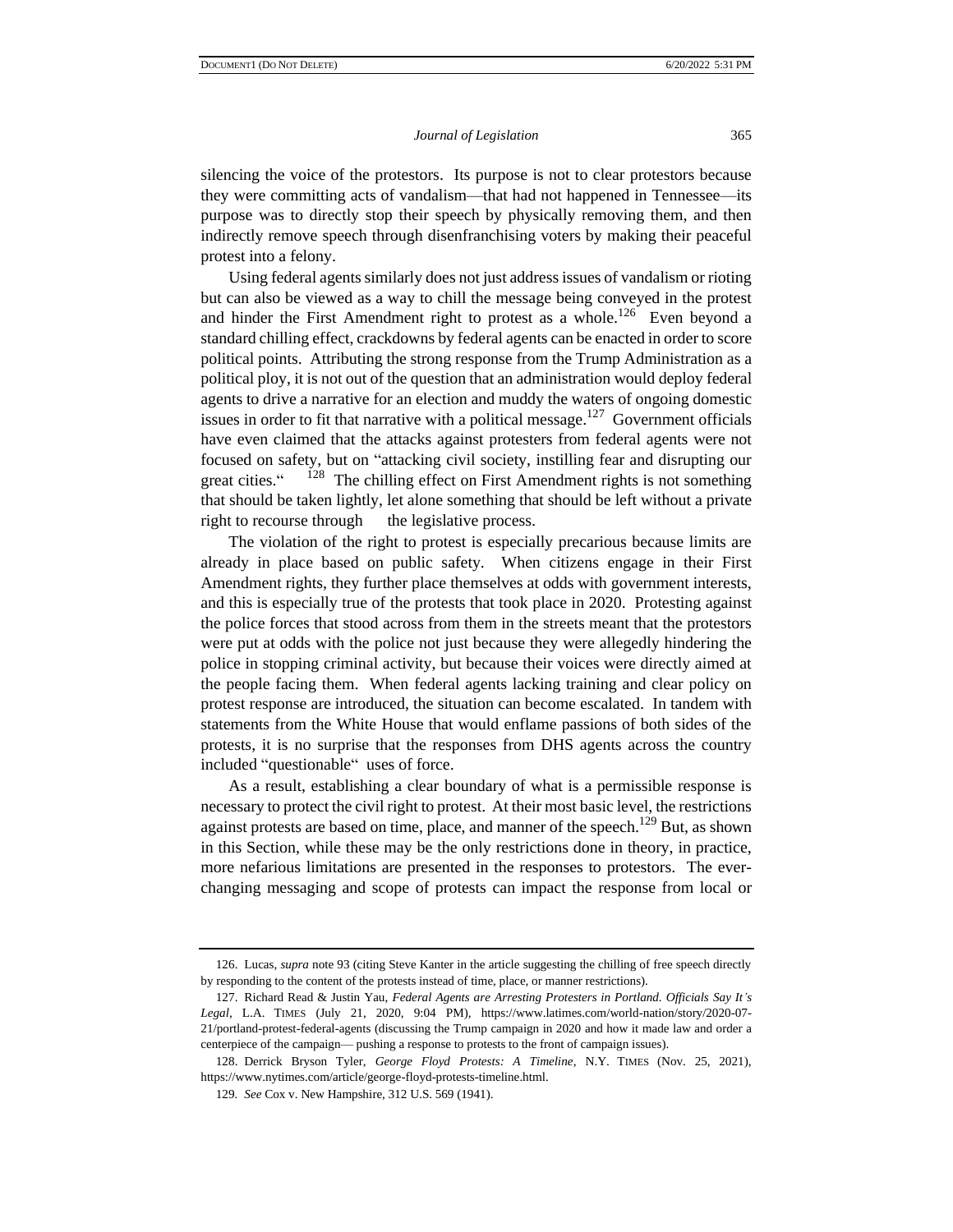federal agents, and factors such as time, place, and manner can all be tools in disrupting or silencing protests.

# IV. PROVIDING THE PROTECTION IN CONGRESS

Congress should act to provide a cause of action for protestors based on Constitutional violations committed by federal agents that may occur during the course of the protest. The ability to bring a civil rights lawsuit based on a First Amendment violation should be the obvious source of righting the wrong that has occurred. The problem lies in recent Supreme Court cases downgrading *Bivens* and deferring to the legislature, creating uncertainty in how § 1983 might apply to federal agents. The path to a civil rights cause of action was presented in *Bivens*, but rather than follow the path and expand these protections to include violations of First Amendment rights, courts recently have done everything but overturn *Bivens*. Currently, bringing a Fourth Amendment claim at a protest through this channel would prove to be just short of impossible. The solution should lie not in overturning *Bivens*, as courts have made themselves clear in their belief that the remedy should come from Congress, nor is the solution in directly converting *Bivens* into law. Instead of looking at *Bivens* itself, Congress should look to reestablish the law that would lead to the holding in the first place.

Section 1983 provides a starting point for civil rights actions, and new legislation should be based on the civil rights statute that is used against state officials. A solution should be based on passing legislative action tailored to protecting protestors from federal agents, in the same way they would be protected against state agents. Solving the problem of unaccountability for federal agents requires legislative action, and the executive actions of 2020 show that the necessity to protect protestors specifically has grown substantially. The ability to bring a tort case against a federal agent does not address the fundamental First Amendment violation that has occurred and does not provide a redress for that civil rights violation itself. A resolution of this issue should come in the form of an act by Congress mirroring § 1983 but aimed at the goal of protecting protestors against overstep by federal agents, and thus reexpanding the *Bivens* holding to protect First Amendment rights to assemble. The basis of the Protection of Protestors Act ("POP Act") would read:

Every person who, under the color of any statute, ordinance, regulation, custom, or usage, of *any law of the United States*, subjects or causes to be subjected, any citizen of the United States or other person within the jurisdiction thereof to the deprivation of the *right of the people peaceably to assemble*, shall be liable to the party injured.

This Act provides a basis of recourse in relation to the civil rights violation that occurs and is directly targeted at both federal agents—*any law of the United States* and protection of protestors – *right of the people to peaceably to assemble* – addressing the recent problems that have been presented across the country.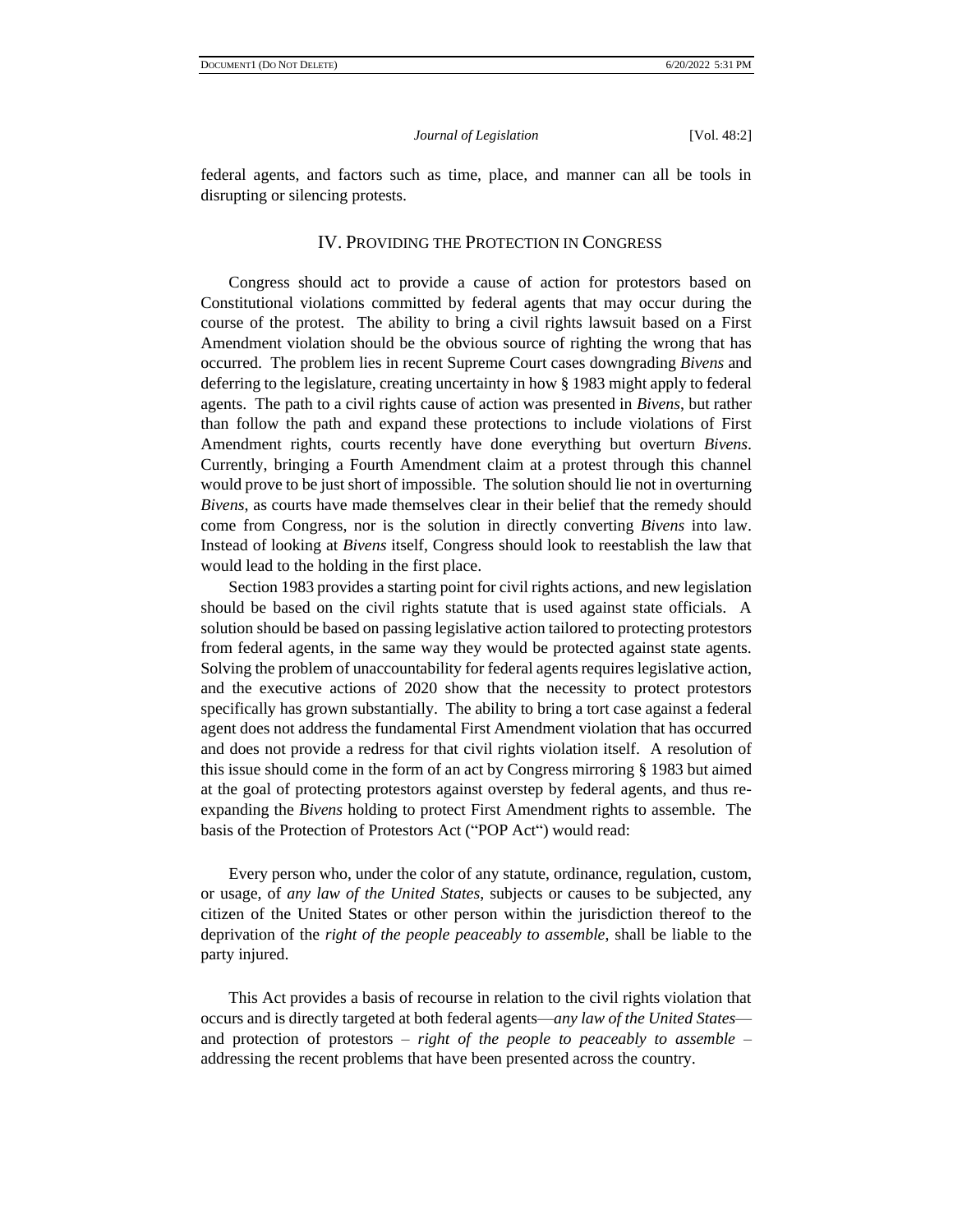An advantage to using the language from § 1983 to form the basis of this new action would be rooted in an already existing body of case law defining the terms and purposes of the law for a clear implementation. *Monell* is already one of the more formative cases of civil rights actions in relation to state actors and could be equally transformative in bringing actions against federal actors as well. The purpose of *Monell* was to acknowledge that the word "person" is limited not just to individuals acting out of step with the law, but rather addresses government units as a whole being susceptible to liability.<sup>130</sup> Specifically, *Monell* held that Congress intended for municipalities and local governments to be included in the definition of a 'person' under § 1983, and these government offices could be held liable where "the action that is alleged to be unconstitutional implements or executes a policy statement, ordinance, regulation, or decision officially adopted and promulgated by that body's officers.<sup>"131</sup> In relation to this new law, *Monell* could be seen as holding federal agencies—viewed as equivalent to municipalities in this scenario—responsible when they implement policies, ordinances, et cetera. that violate the First Amendment right to assemble. Applying *Monell* to federal actors would allow civil rights actions for policies that directly violate the right to protest, and would be a major step in addressing policies implemented in Portland, where unmarked officers essentially kidnapped protestors without warning.<sup>132</sup>

Another expansion from a previously decided case would come from *City of*  Canton v. Harris.<sup>133</sup> Addressing issues of training and specifically failures to train, this case would be crucial in bringing actions where protests were improperly responded to due to carelessness in training. Building on *Monell*, *Harris* held that municipalities could be held liable not just for specific unconstitutional policy, but also for constitutional violations resulting from a failure to train their employees.<sup>134</sup> While the holding in *Harris* does base the failure to train on "deliberate indifference<sup> $n^{135}$ </sup> by the government, there is still a basis to bring cases when constitutional violations do occur. Specifically, the court ruled that:

> [A] municipality can be liable under § 1983 only where its policies are the "moving force [behind] the constitutional violation." Only where a municipality's failure to train its employees in a relevant respect evidences a "deliberate indifference" to the rights of its inhabitants can such a shortcoming be properly thought of as a city "policy or custom" that is actionable under § 1983. As Justice Brennan's opinion in *Pembaur v. Cincinnati*, ... put it: "[M]unicipal liability under § 1983 attaches where—and only

<sup>130.</sup> Monell v. Dep't of Soc. Servs., 436 U.S. 658, 690 (1978).

<sup>131</sup>*. Id*.

<sup>132.</sup> Klippenstein, *supra* note 69.

<sup>133.</sup> 489 U.S. 378 (1989).

<sup>134</sup>*. Id*. at 380.

<sup>135</sup>*. Id*. at 388.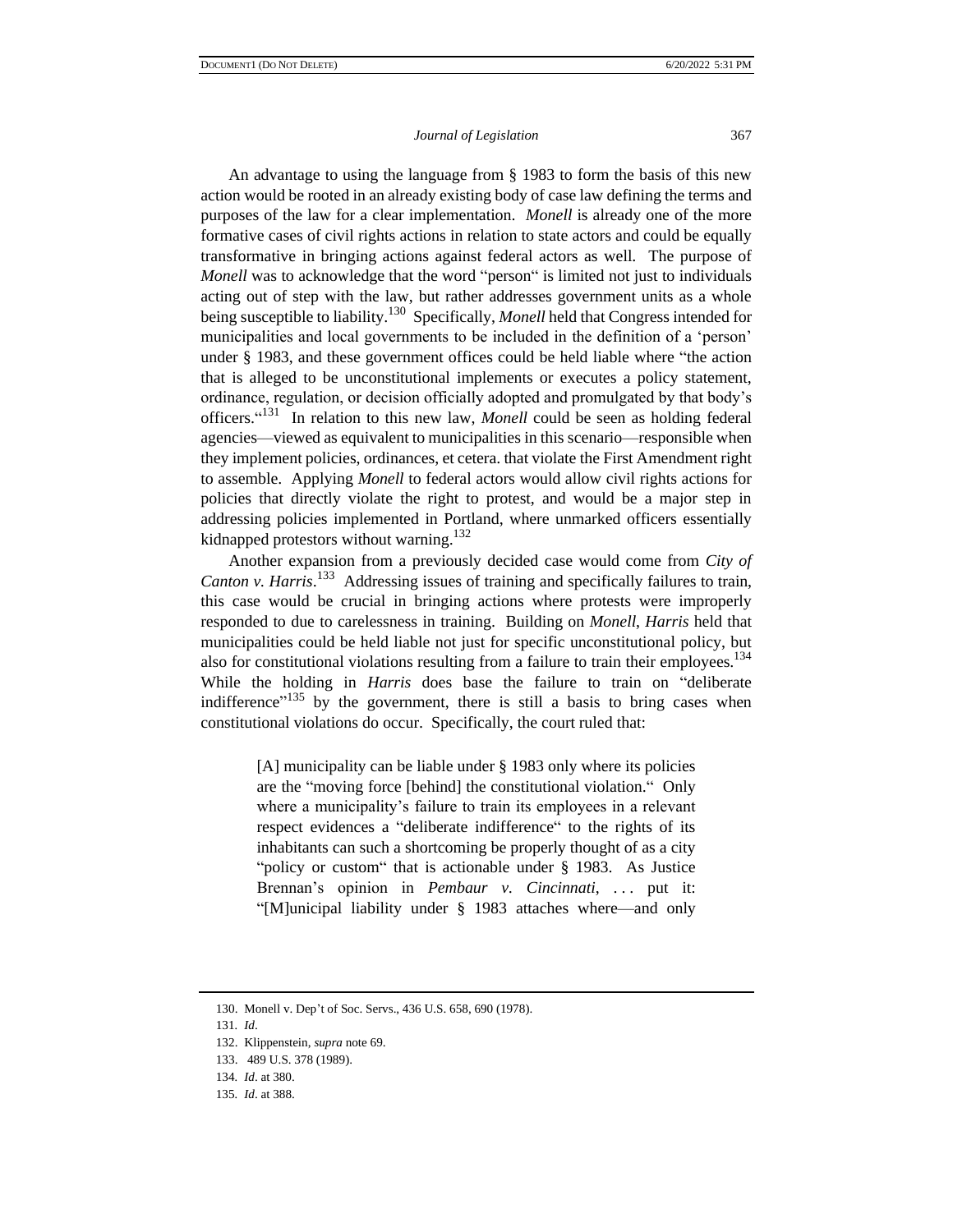where—a deliberate choice to follow a course of action is made from among various alternatives" by city policymakers.<sup>136</sup>

This interpretation of *Harris* would directly face issues present in responses to protests that embodied a "lack of specific policy" or were mishandled due to confusion in that policy.<sup>137</sup> Crucial oversights in training that currently are brushed aside by an Inspector General Report could actually be litigated and used to bring a civil rights action for governmental agencies' failures in responding to protests. What became clear during the federal government's response was that the refusal to implement specific policy and uphold standards of training necessary to respond to the protests. While this may be a close case of whether or not the federal agencies acted with 'deliberate indifference' the fact that the federal government deliberately went out of their way to ignore and overcome the wishes of local officials, a case could certainly be made.

Resolving broad issues such as training that had a major impact on the constitutional violations that could have occurred would also be perhaps the most impactful way to address violations directly. Rather than deal with the issues of finding out what specific federal agent committed a violation, a standard of widespread incompetence could be met by showing the patterns of failures to train and the absence of policy that caused the injury suffered during a First Amendment protest. This would allow plaintiffs to bring actions against the agency responsible as a whole and would allow lawsuits like the one filed by the Oregon Attorney General to make it past the hurdle of identifying specific agents when they act to conceal their identities during their response to protests.

What this proposed legislation does not do is overly limit federal agents in their ability to do their jobs. Federal agents are afforded broad powers because they often perform broad and important duties. Focusing this act directly at the protection of protestors is important not just for protecting First Amendment rights, but also acknowledges the unique nature of federal actors and the functions they perform. Further, while this act should provide a good first step to protecting protestors, immunities that exist for federal officials would serve as a layer of protection for federal officers. Officers at the local, state, and federal levels are afforded broad protections based on immunities alone. This can serve as a protection for actions even when a constitutional violation occurred. Immunities themselves are worthy of endless notes and articles, and this paper does not look to address issues presented (or resolved) by immunities that can protect officers. However, it is important to acknowledge that even with the resolution in the form of legislative action, officers and agencies can still be protected if they are not acting clearly outside of their authority.

This still should not serve as a reason to not pass this type of legislation, as immunities themselves do not entirely undermine the ability to bring civil rights

<sup>136</sup>*. Id*. at 389.

<sup>137.</sup> REVIEW OF U.S. PARK POLICE ACTIONS AT LAFAYETTE, *supra* note 1; *see also* DHS REPORT, *supra* note 5.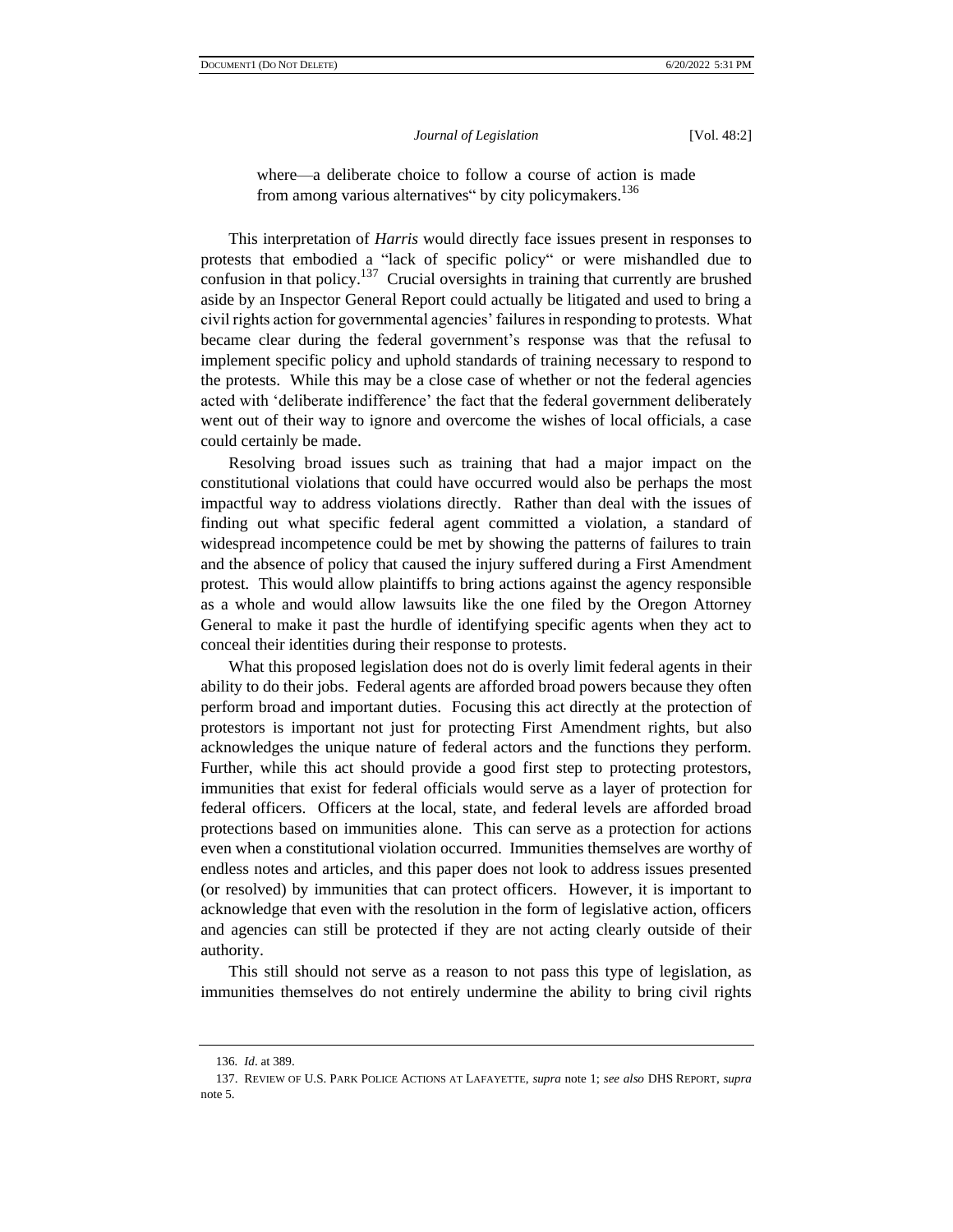lawsuits. Cases such as *Anderson v. Creighton*<sup>138</sup> and *Kisela v. Hughes*<sup>139</sup> show that despite being afforded immunities, officers can still be held liable, or not liable, depending on whether their case meets a certain set of criteria of what the "clearly established law "in their jurisdiction is. Most actions of officers will be protected unless "existing precedent 'squarely governs' the specific facts at issue" ensuring officers are further protected in the course of their employment.<sup>140</sup> At this point, cases against federal agents are not even getting to the substance of the action because of the protections around failures to bring actions themselves. This bill would be the crucial first step in holding wrongdoers in federal agencies liable. After taking the first step, Congress would likely to need pass subsequent legislation addressing these immunities. If not, almost any protest could be seen as lacking "clearly established law" due to the fluid nature of protests. Providing clarity on the issue of immunities is an issue that would help provide federal agents not just in enforcing and upholding the law when handling protestors, but generally in police work.

# **CONCLUSION**

Protests can be a divisive occurrence across the United States. But that doesn't mean protestors should be left without recourse when they suffer constitutional violations at the hands of federal agents, simply because they were in fact *federal* agents. While the Supreme Court has previously tried to bring this cause of action to Americans who suffer constitutional violations from federal agents, the case of *Bivens* is now almost as ineffective as the Eighteenth Amendment. Had it been decided under the current reading of § 1983, the case would likely have received a completely different outcome denying relief to the Plaintiff. The shell of what remains of the *Bivens* holding provides no constitutional recourse for those who were exercising their First Amendment right to peaceably assemble.

With the degredation of *Bivens*, there has also been an expansion of the federal response to protests. With a legal basis in executive orders that overcame the will of local and state officials, protests in 2020 were met with a response from federal agents that *at the very least* deserve a lawsuit that weighs the merits of the constitutional violations that occur. Rather, any civil rights action based on constitutional violations at the hands of federal agents is dead on arrival. For those fighting against injustice and racism in systems across the United States, their voices do not care which type of officer is arresting them, and any resulting lawsuits similarly should not be based on what type of agent was acting.

What resulted in 2020 was an inability to bring civil rights actions against federal agents. But the inability there, should be met with opportunity here. Despite the country seeing decreased protests since the change in administration, a more thorough examination of the wrongs that took place needs to be undertaken, and a

<sup>138.</sup> 483 U.S. 635 (1987) (establishing that constitutional violations must be violations of clearly established law for the officer to lose his immunity defense).

<sup>139.</sup> 138 S. Ct. 1148 (2018) (holding a very narrow definition of "clearly established law" that provides fairly broad protection for officers who would commit borderline unconstitutional acts).

<sup>140</sup>*. Id*. at 1153.